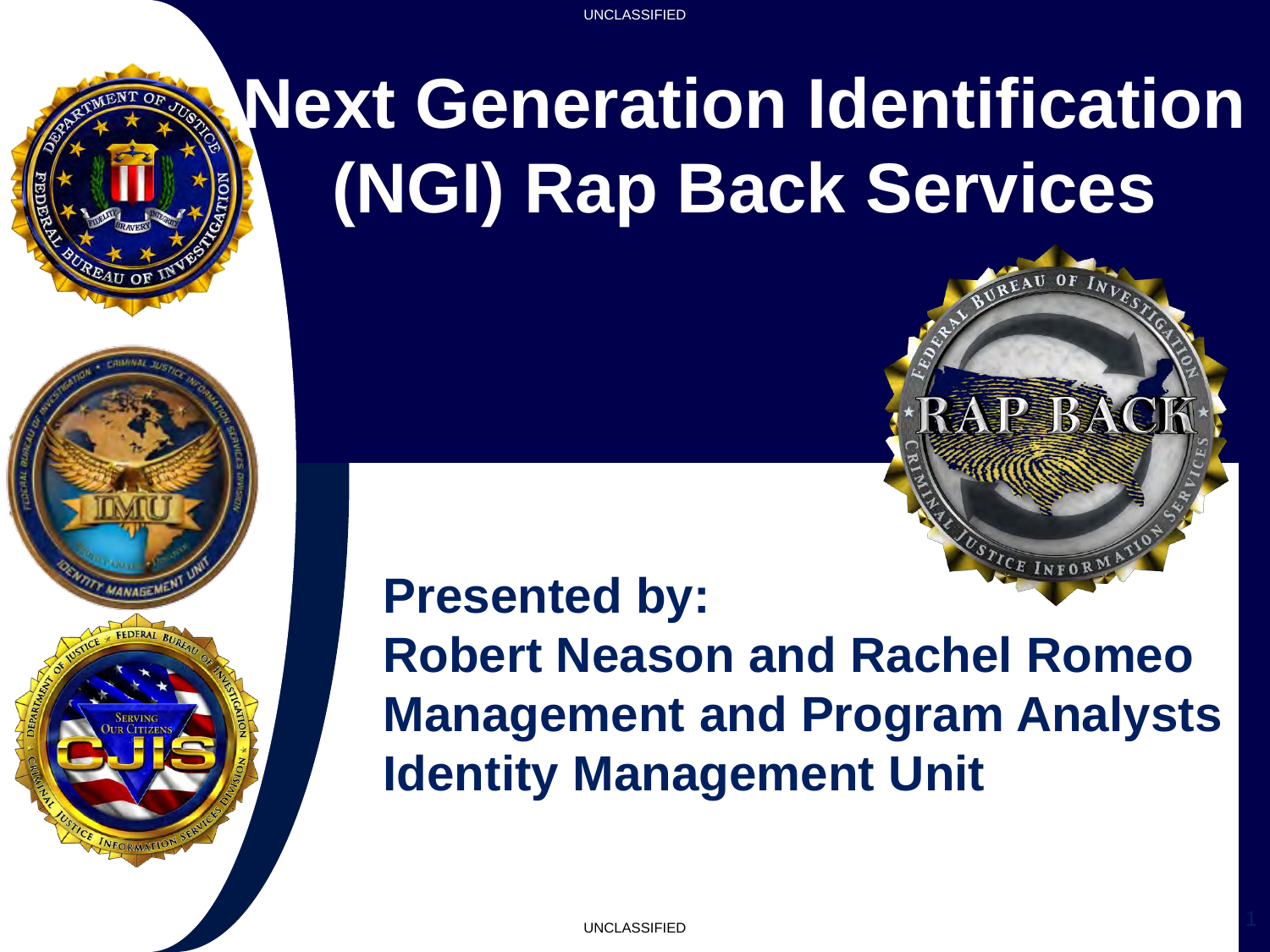

### **Overview**

#### **How Does This Work?**

The NGI Rap Back is a service designed to assist federal, state, and local agencies in the continuous vetting for suitability and investigative purposes. It provides electronic notifications to the submitter based on changes in criminal history record information (CHRI).

**The NGI Rap Back Service became operational on 09/07/2014 with the deployment of the NGI Increment 4.**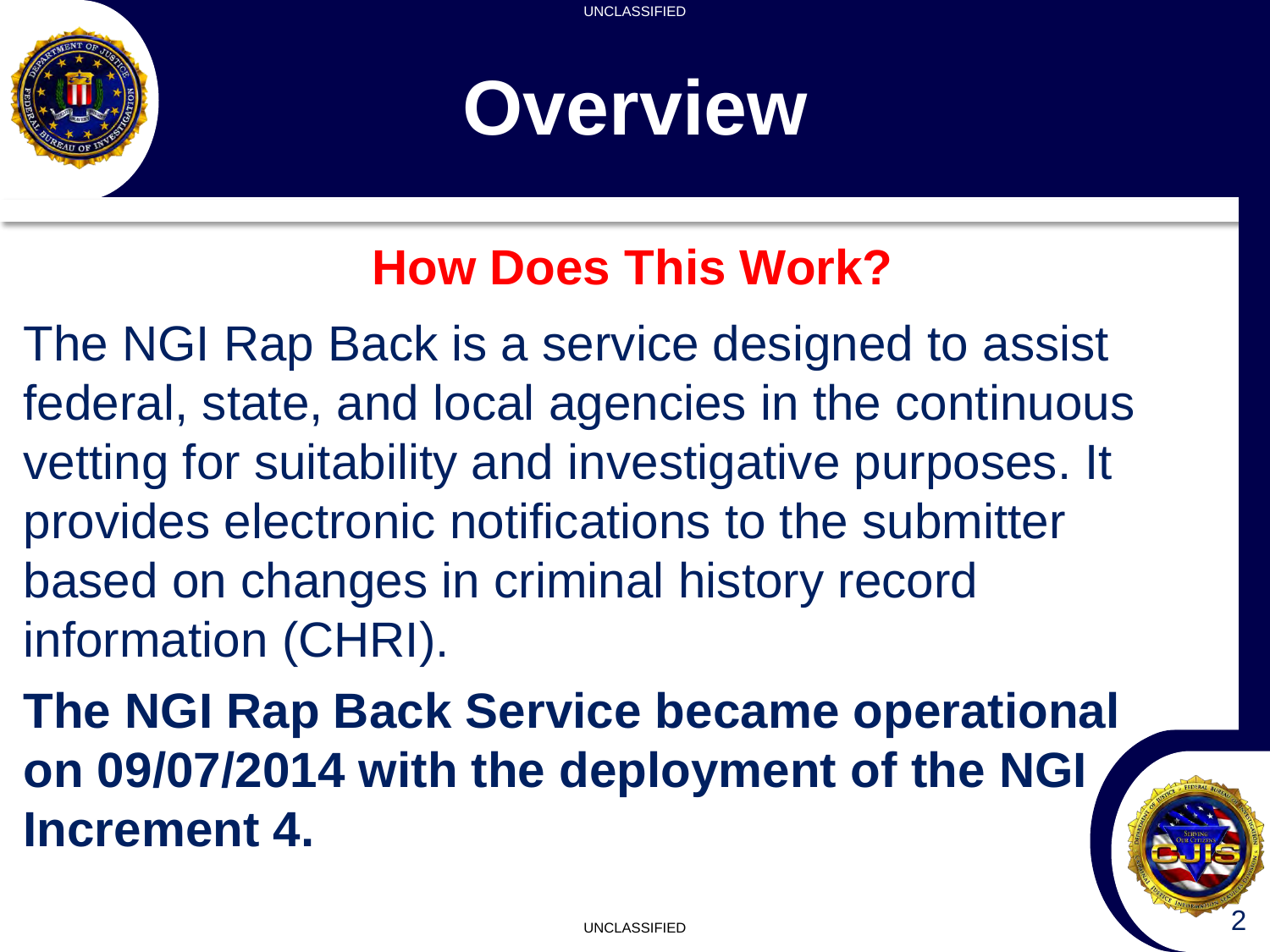## **Definitions**

- **Submitting agency or submitter** Agency authorized to submit fingerprints to the NGI System for background checks and Rap Back subscription
- **Subscribing entity or subscriber** Entity authorized to receive CHRI
- **IdHS** Identity history summary
- **NGI** Electronic repository of biometric and **CHRI**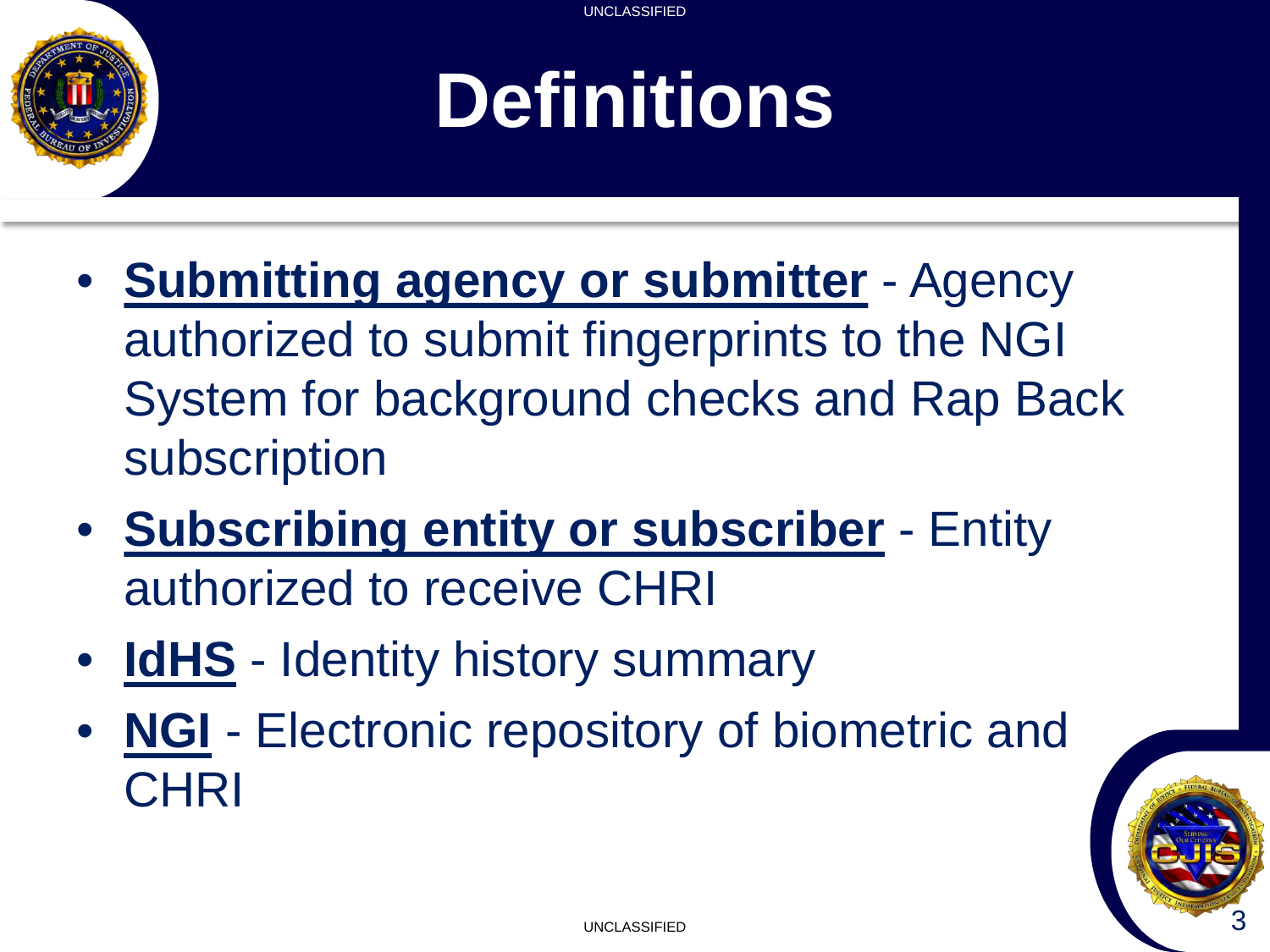

# **NGI Rap Back Services**

There are two services within the NGI Rap Back Program. Each service is governed by their own guide and appendices.

- **Noncriminal Justice (NCJ)**
- **Criminal Justice (CJ)**

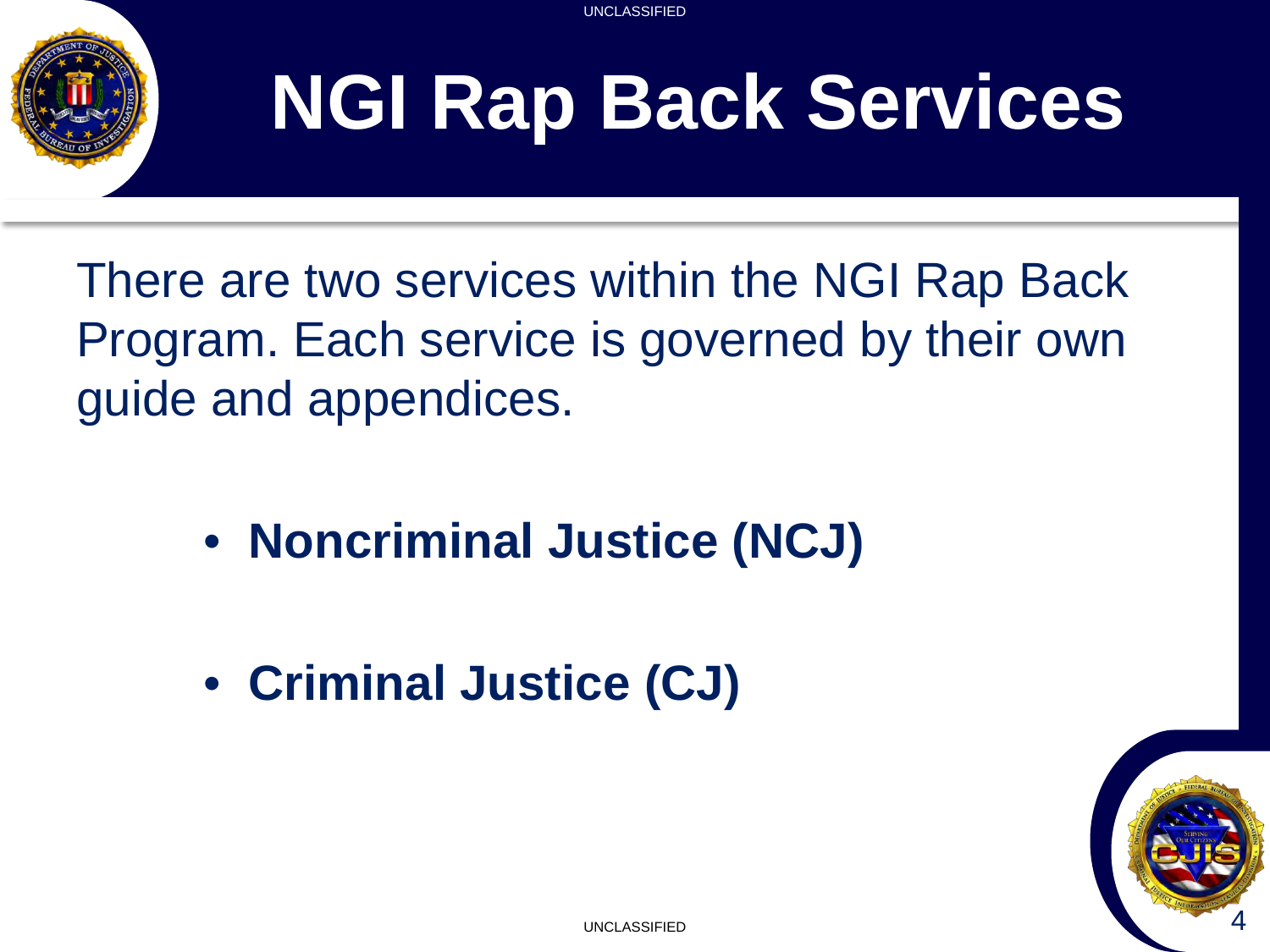

#### UNCLASSIFIED **NCJ Participant Examples**

- Volunteers
- Employees in positions of trust
- Licensees

#### (Any agency with authority to receive CHRI for the intended purpose)

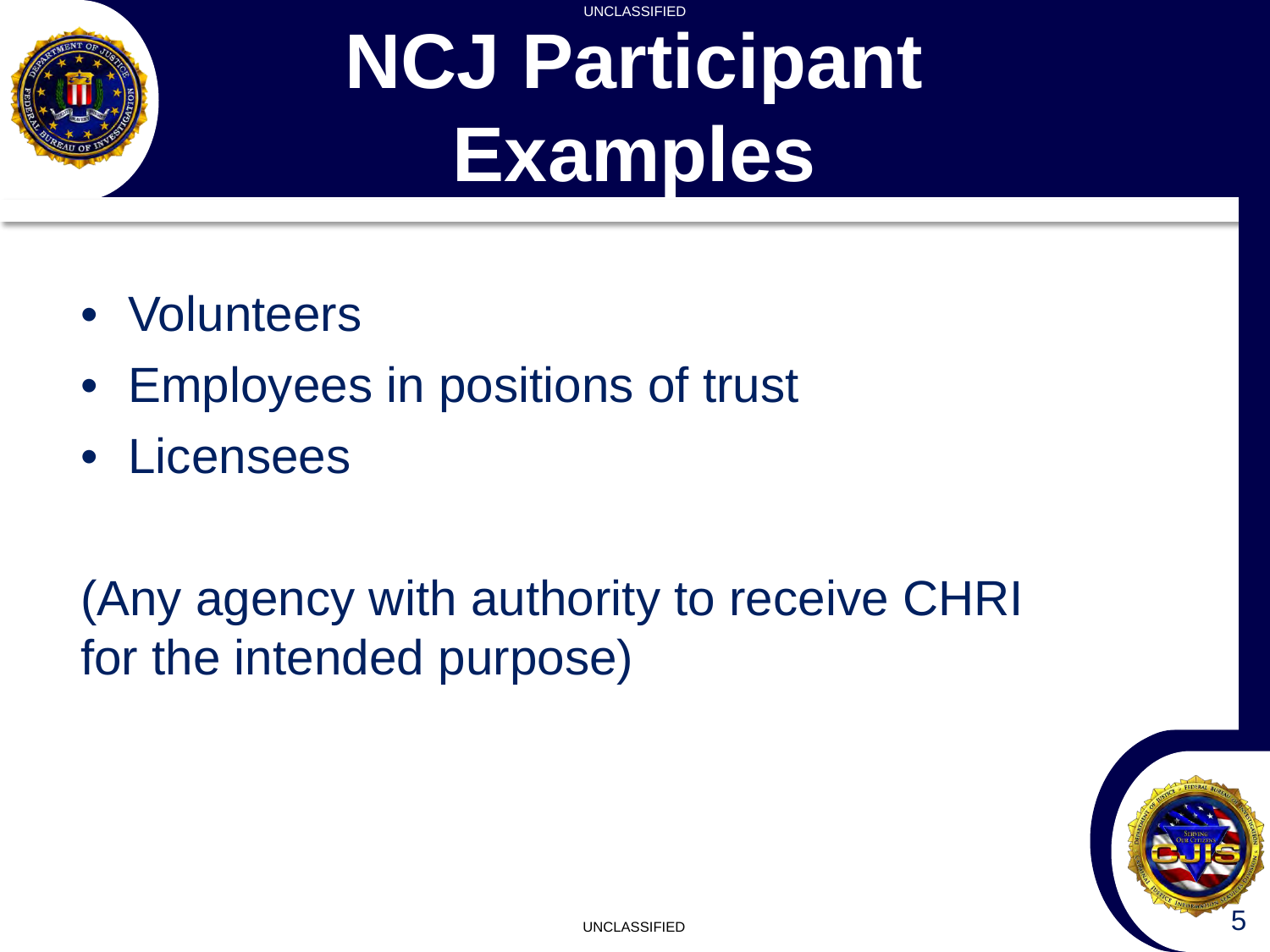

# **Authority to Receive CHRI**

#### **The NGI Rap Back does not provide any new authority.**

- The NGI Rap Back does not provide access to additional data for agencies already authorized to receive CHRI.
- The NGI Rap Back DOES provide more efficient access for entities already authorized to receive CHRI from the Criminal Justice Information Services (CJIS) Division.

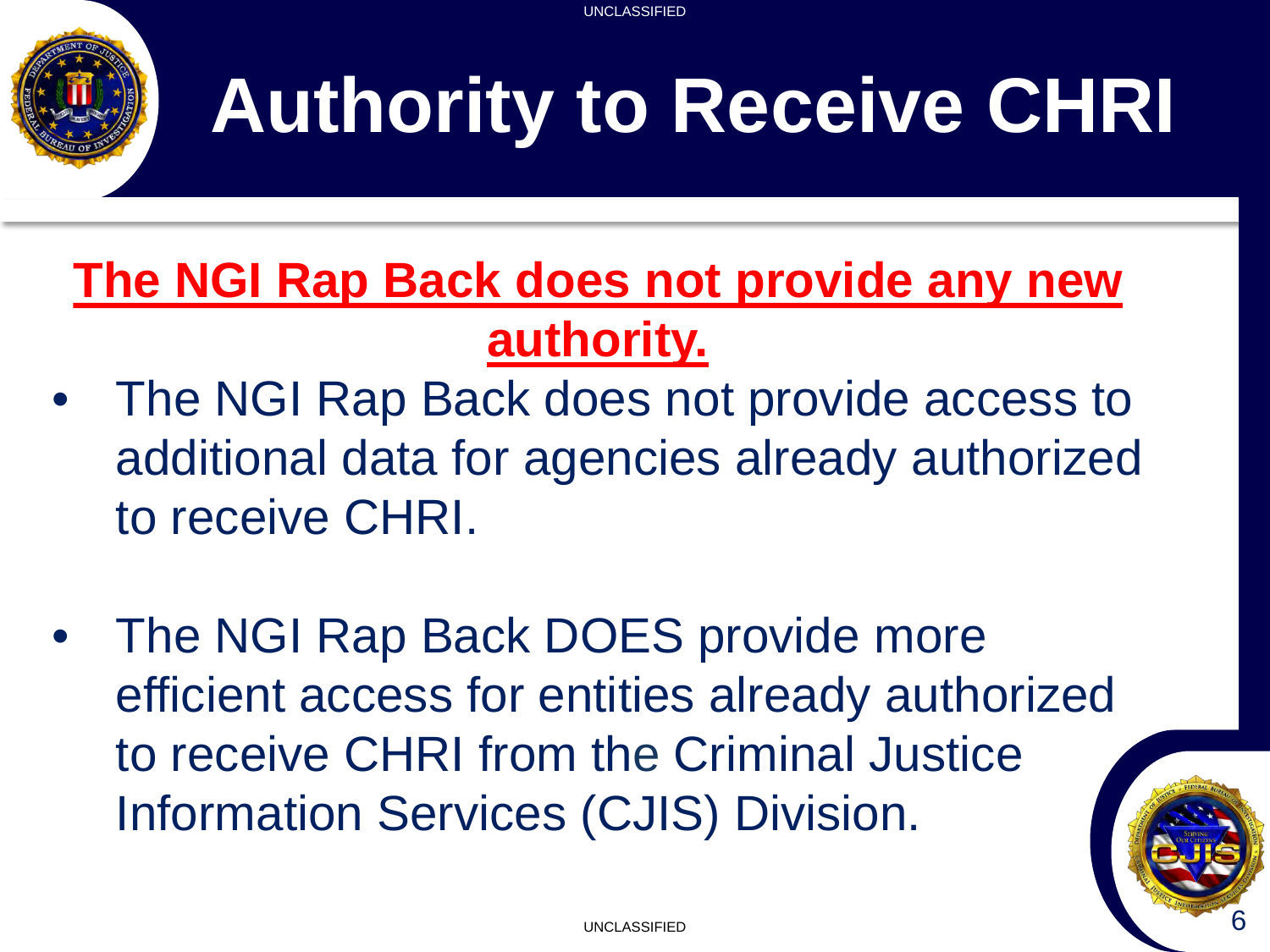# **NCJ Requirements**

- Biometric based
- Authority to participate in the NGI Rap Back Service
- CJIS connection with *Electronic Biometric Transmission Specification* (EBTS) 10.0 Rap Back capability
	- o *https://www.fbibiospecs.cjis.gov*
- Completed testing
- Approved *Appendix 2*
	- o *Privacy Act Statement* and *50.12 Notice*  provided to all participants

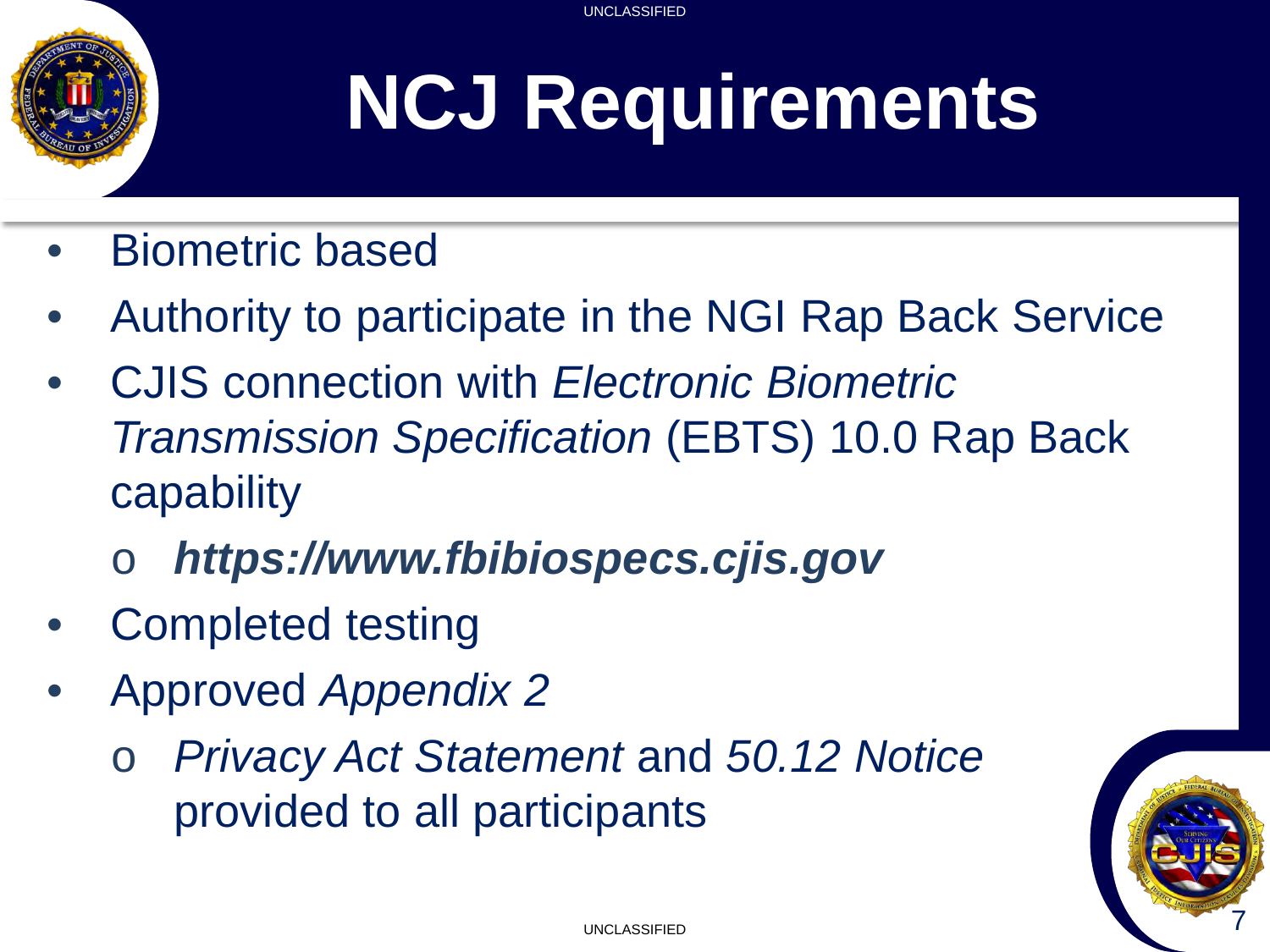

# **Authority**

The submitter must have the statutory or appropriate authority to:

- *Submit* the individual's fingerprints to the NGI System.
- Allow the individual's fingerprints to be *retained* within the NGI System.
- Allow the individual's fingerprints to be searched by future submissions in the NGI System to include *latent* fingerprint searches.

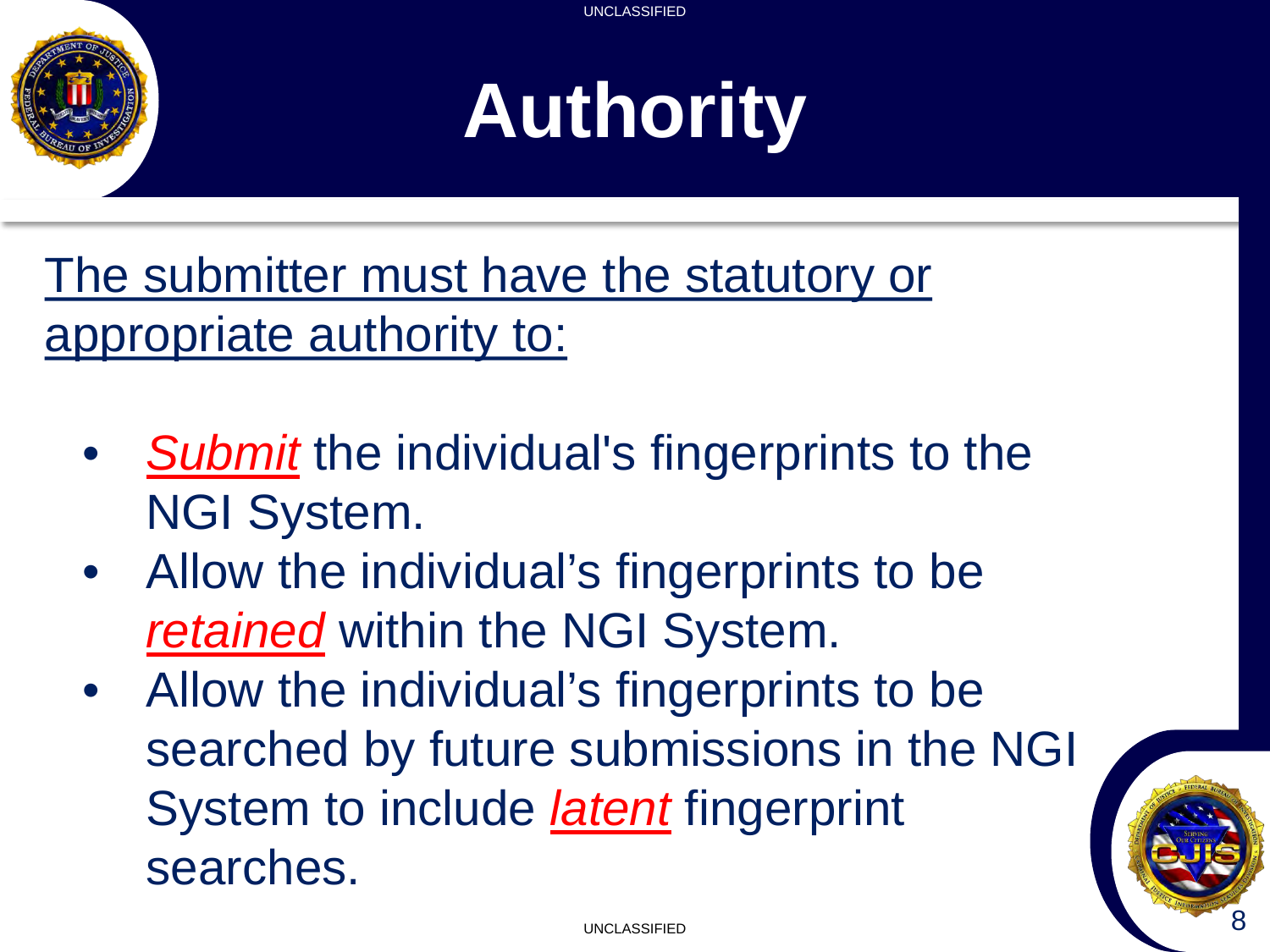

#### UNCLASSIFIED **NCJ: Privacy Risk Mitigation Strategies**

The subscriber and submitter must agree on the appropriate Privacy Risk Mitigation Strategy:

- 1. Prenotification with mandatory validation/expiration within five years
- 2. Authority for duration of a license
- 3. Statutory authority for set period of time
- 4. One-year validation/expiration
- 5. Subscription synchronization through automated or formalized procedures

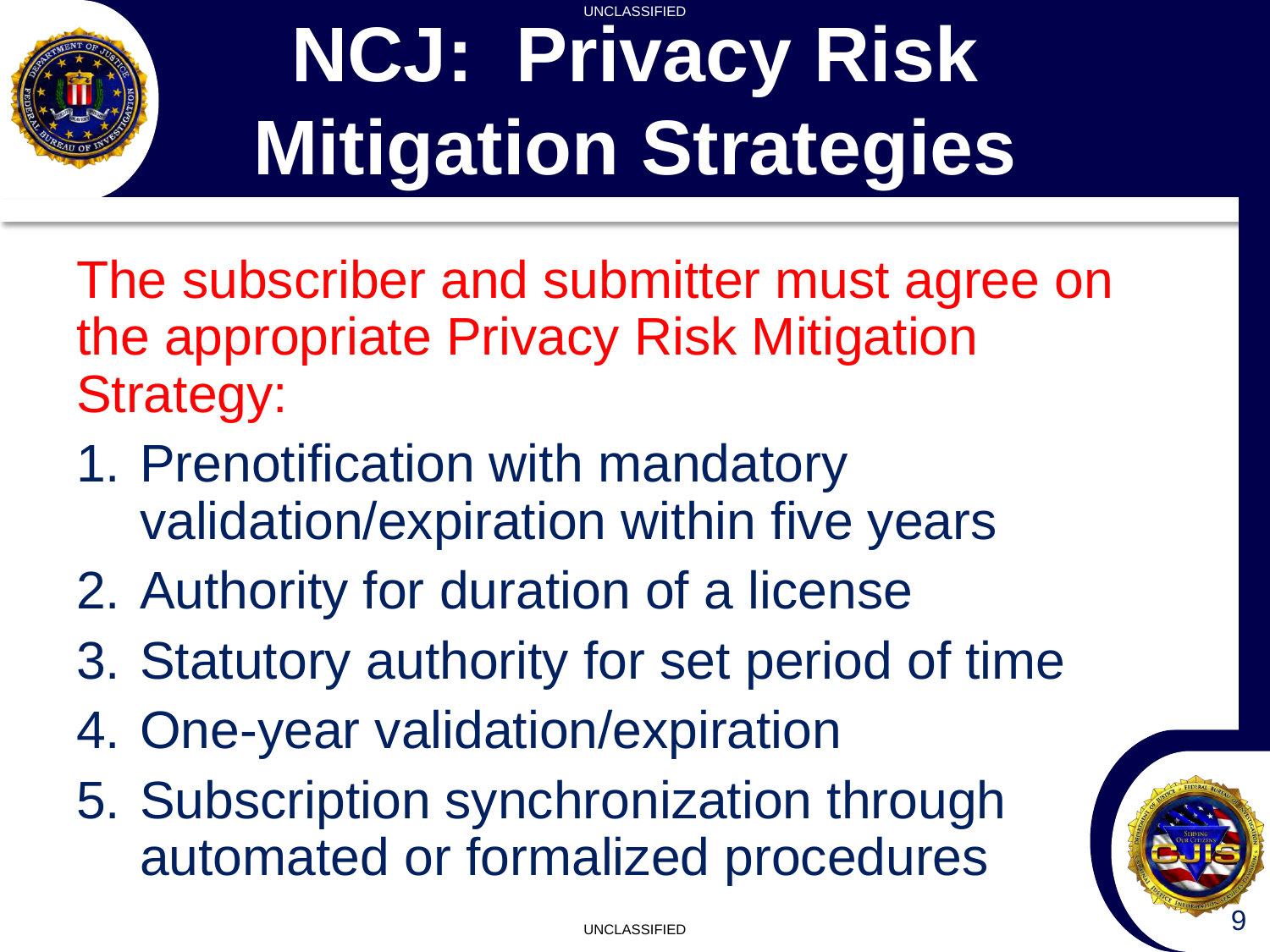

#### UNCLASSIFIED **NCJ Rap Back Category Codes**

| <b>NGI Rap Back</b><br><b>Category</b>                                       | <b>NGI Rap Back</b><br><b>Category Code</b> | <b>Maps to Purpose</b><br>Code |
|------------------------------------------------------------------------------|---------------------------------------------|--------------------------------|
| <b>Noncriminal Justice</b><br>Employment,<br>Licensees,<br><b>Volunteers</b> |                                             |                                |
| <b>Criminal Justice</b><br>Employment                                        |                                             |                                |
| <b>Security Clearance</b><br><b>Information Act</b>                          |                                             |                                |

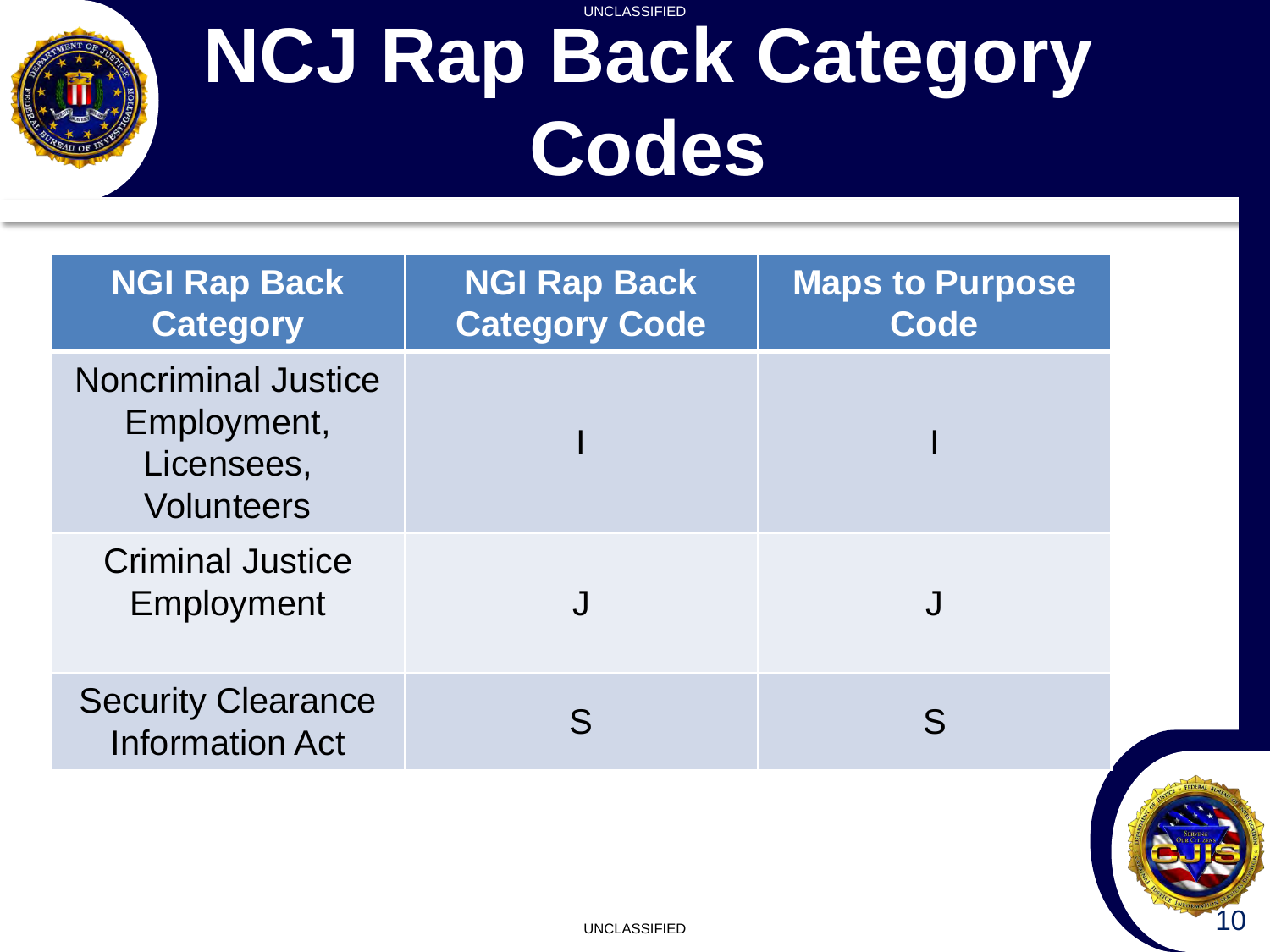#### UNCLASSIFIED **Subscription Management Plans**

- Event Based: Separate NGI subscriptions are set on the same identity for each event or each application for a license, volunteer, criminal justice employment, etc.
- Person Based: The submitter sends only one subscription per category and maintains subsequent subscriptions of same category for the same person at the agency level.

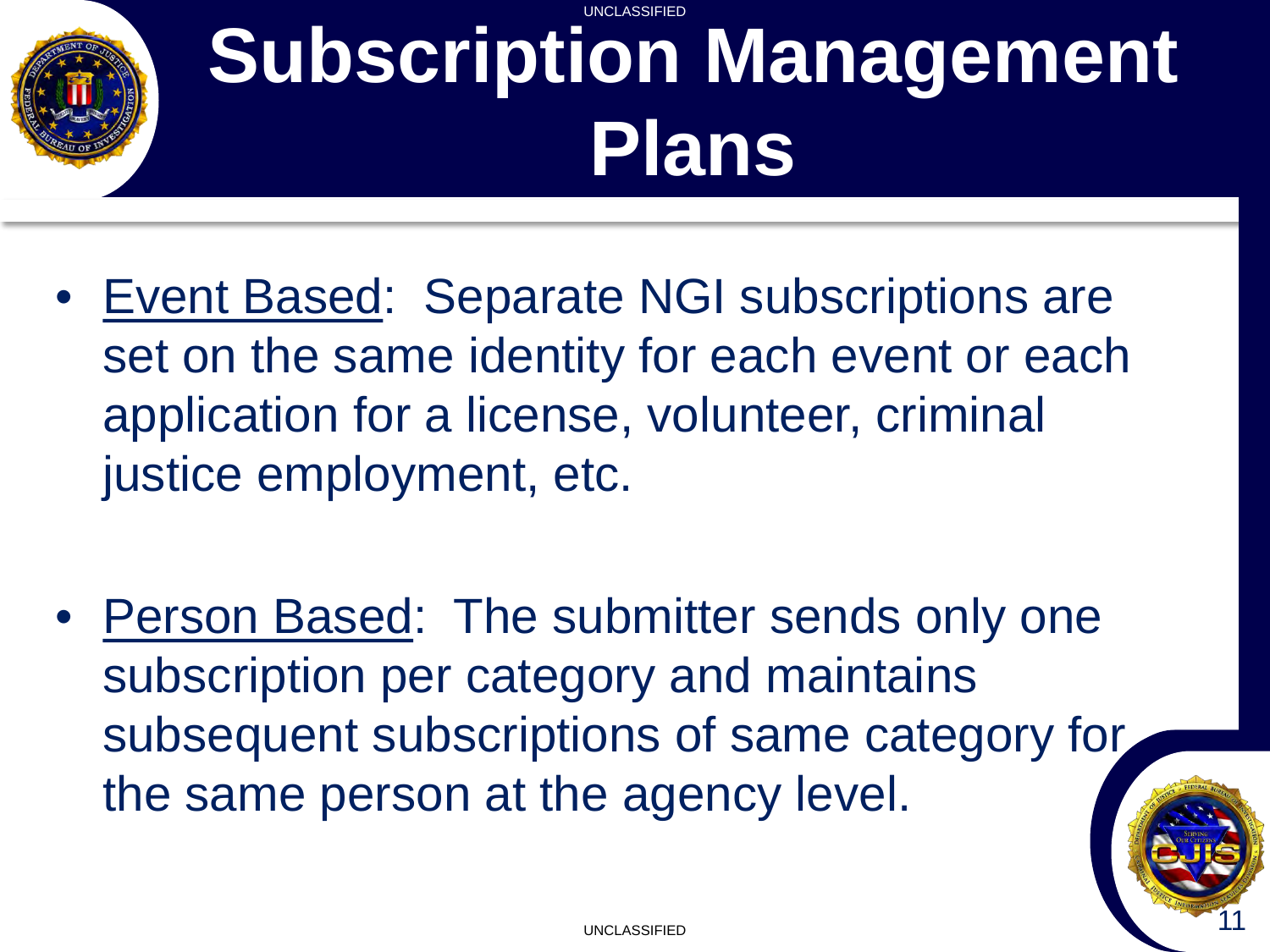

### **Event Based**

- The submitter establishes the subscriptions with the requesting entity as the subscriber.
- The submitter establishes a new NGI Rap Back subscription for each subscription request they receive from the subscriber.
- All relevant subscription information is in the NGI record.

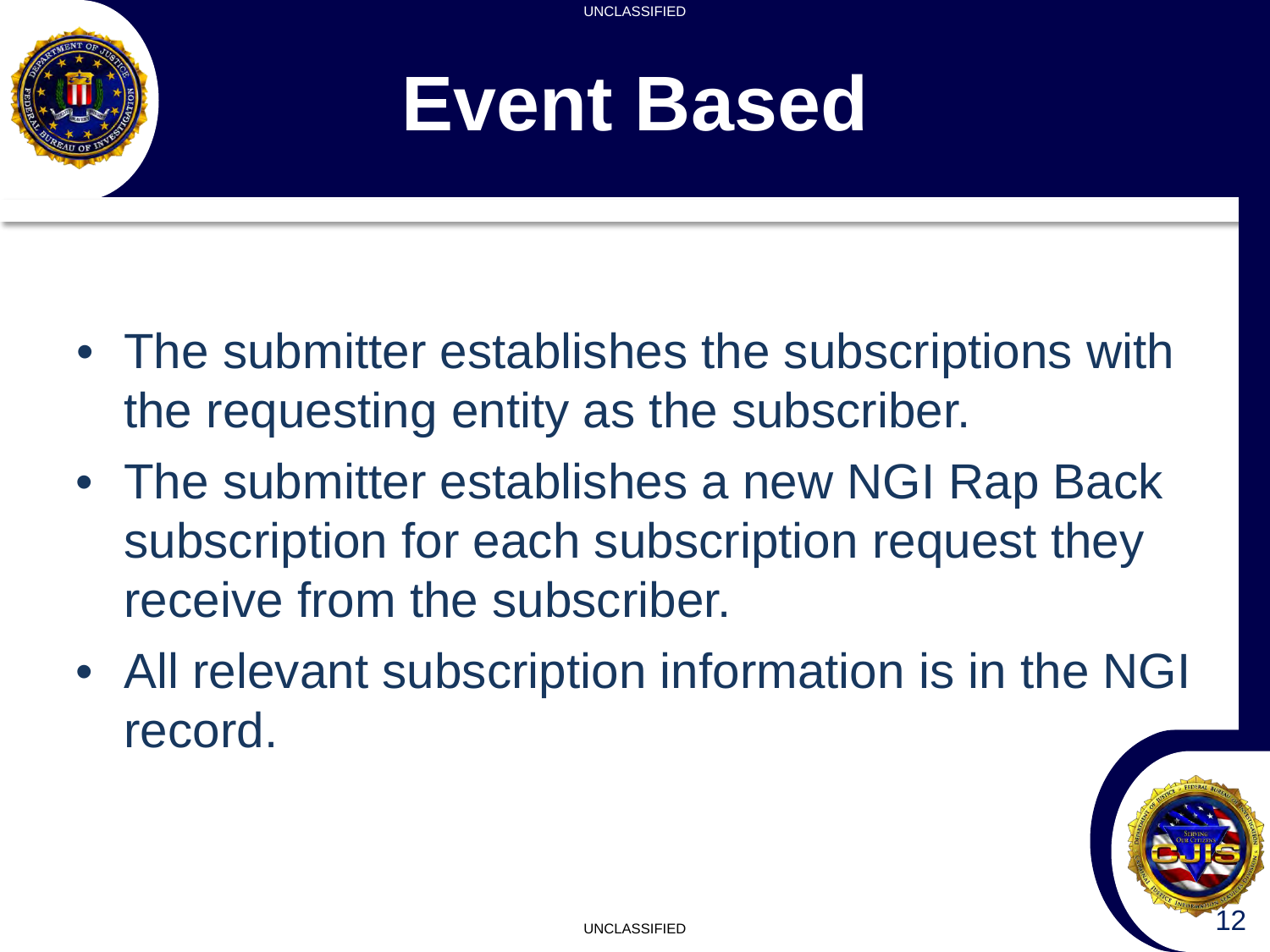

# **Person Based**

- The submitter establishes only one NGI subscription for an individual in a NGI Rap Back Category, regardless of how many subscription requests received.
- The submitter establishes the subscriptions with themselves as the submitter and subscriber. (Same originating agency identifier [ORI] in the ORI and Controlling Agency Identifier fields)
- The submitter manages all NGI Rap Back activities from information in their own NGI Rap Back Service.

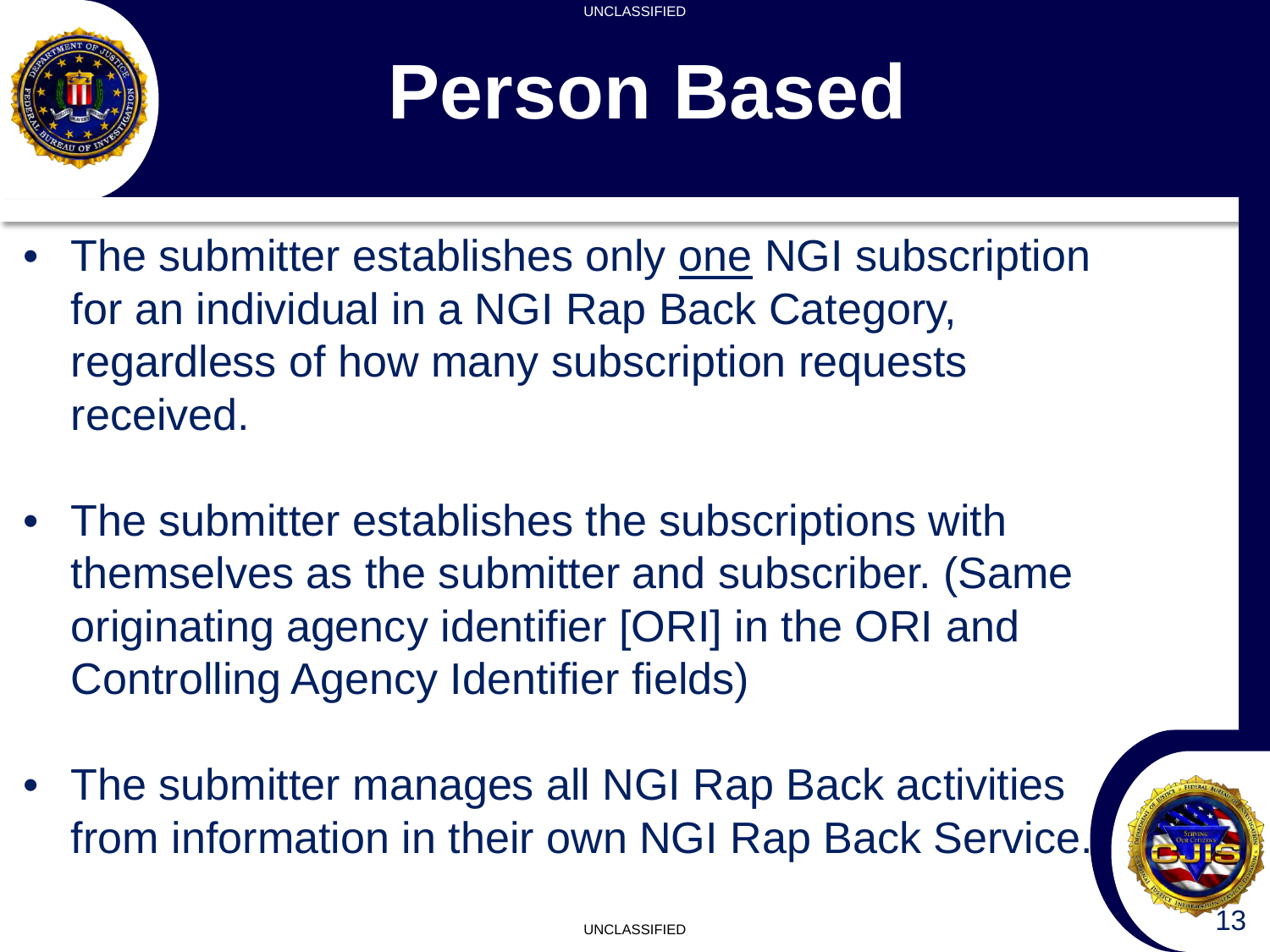# **Setting Subscriptions**

• **SEARCH, RETAIN, and SUBSCRIBE**

Used when the subscriber does not want to review the applicant's FBI record before setting the subscription.

• **SEARCH, RETAIN, with a SUBSEQUENT SUBSCRIPTION**

Used when the subscriber wants to review the applicant's FBI record before setting the subscription. (Rap Back Subsequent Subscription Request Civil – RBSCVL / Rap Back Subsequent Subscription Request Criminal – RBSCRM)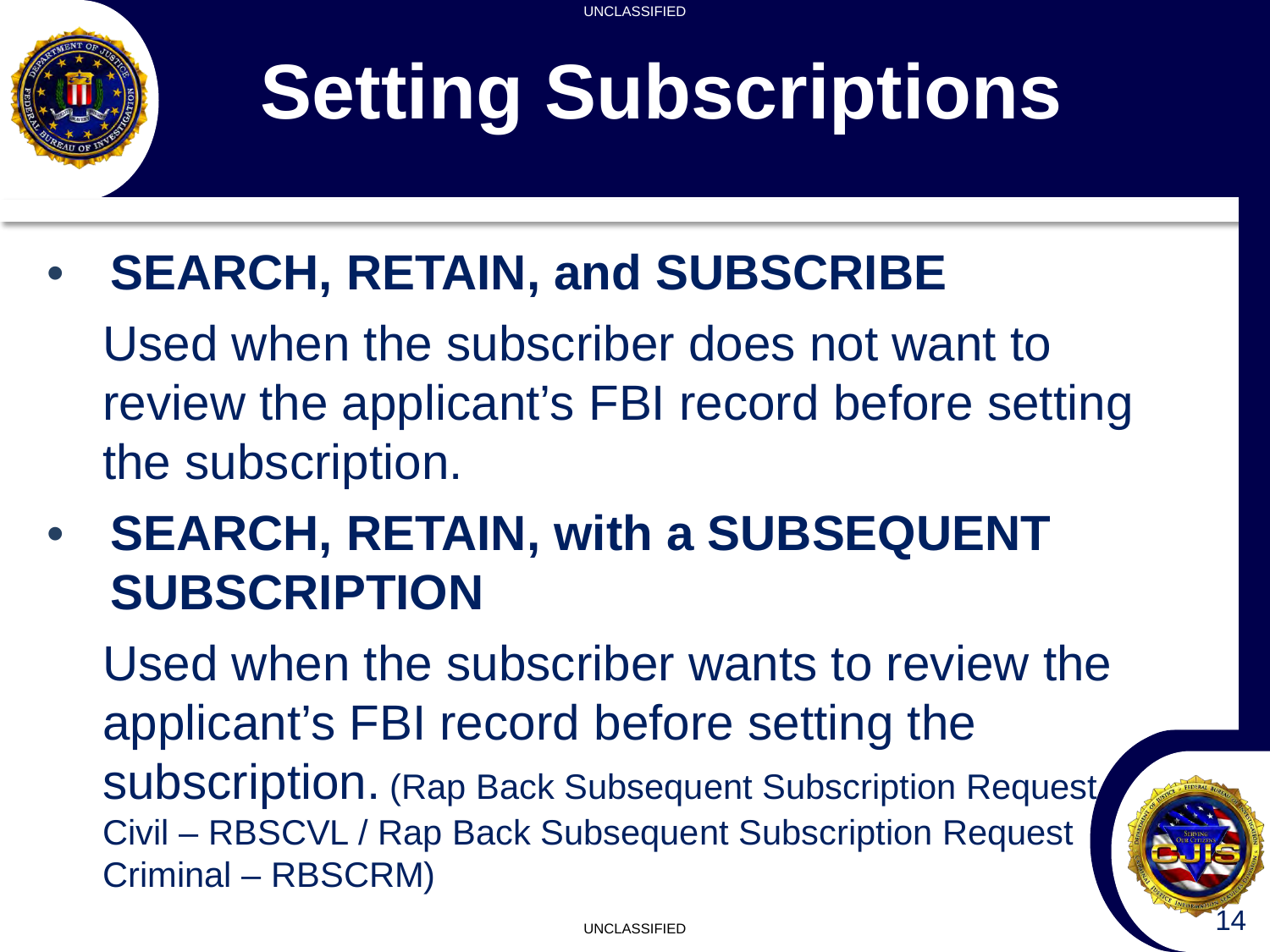

# **NCJ Choices**

#### Choice of one Rap Back Notification Format (**RBNF**):

- Prenotification
- **Triggering Event only**
- Triggering Event with IdHS

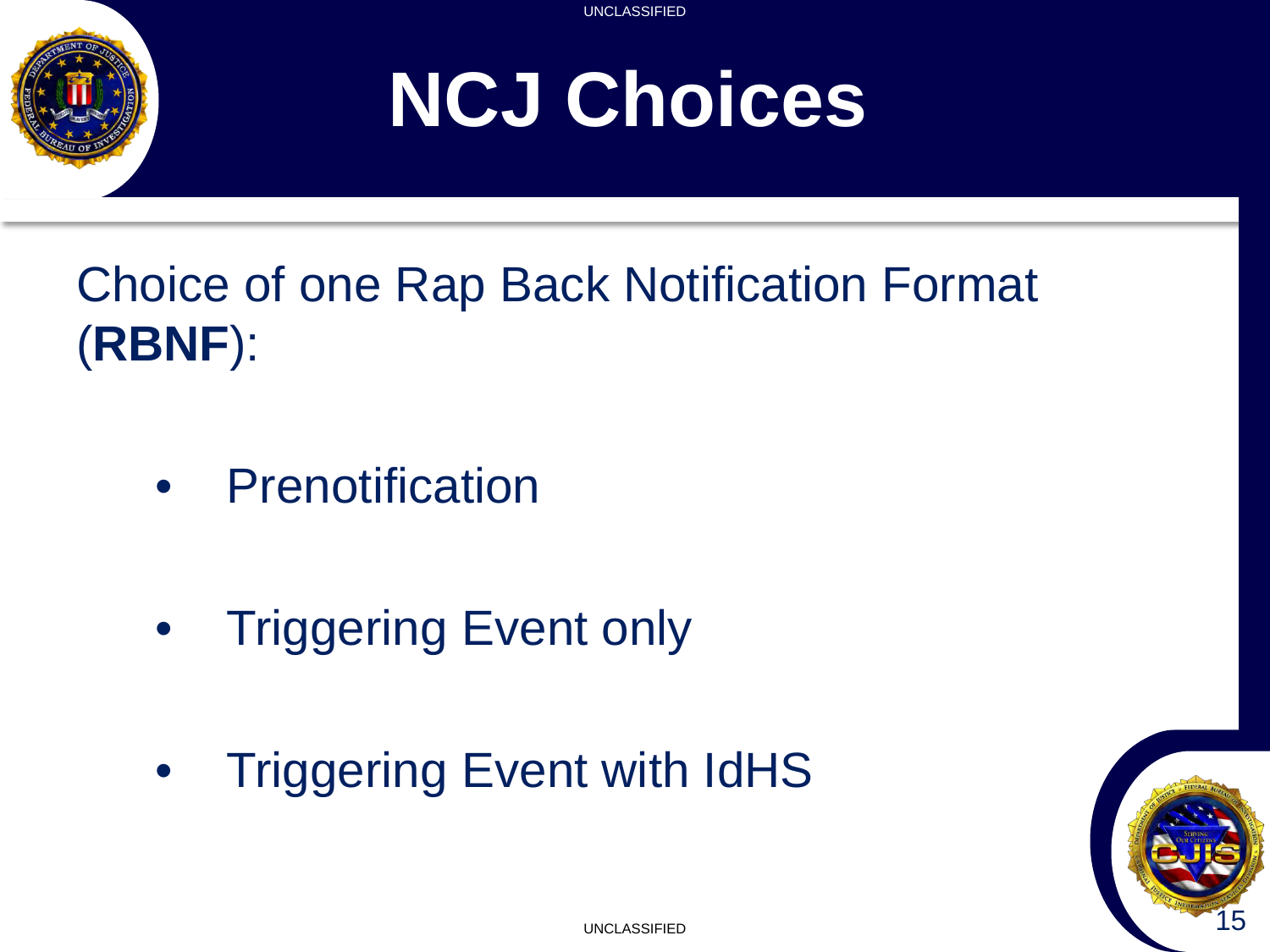

# **Triggers**

#### Automatic:

- Criminal The NGI System will notify the subscriber anytime a subscribed identity is arrested.
- Optional:
- Dispositions (includes Expungements/Partial Expungement)
- Warrant Entry/Deletion
- Sex Offender Registry Entry/Deletion
- Death Notices With prints/without prints

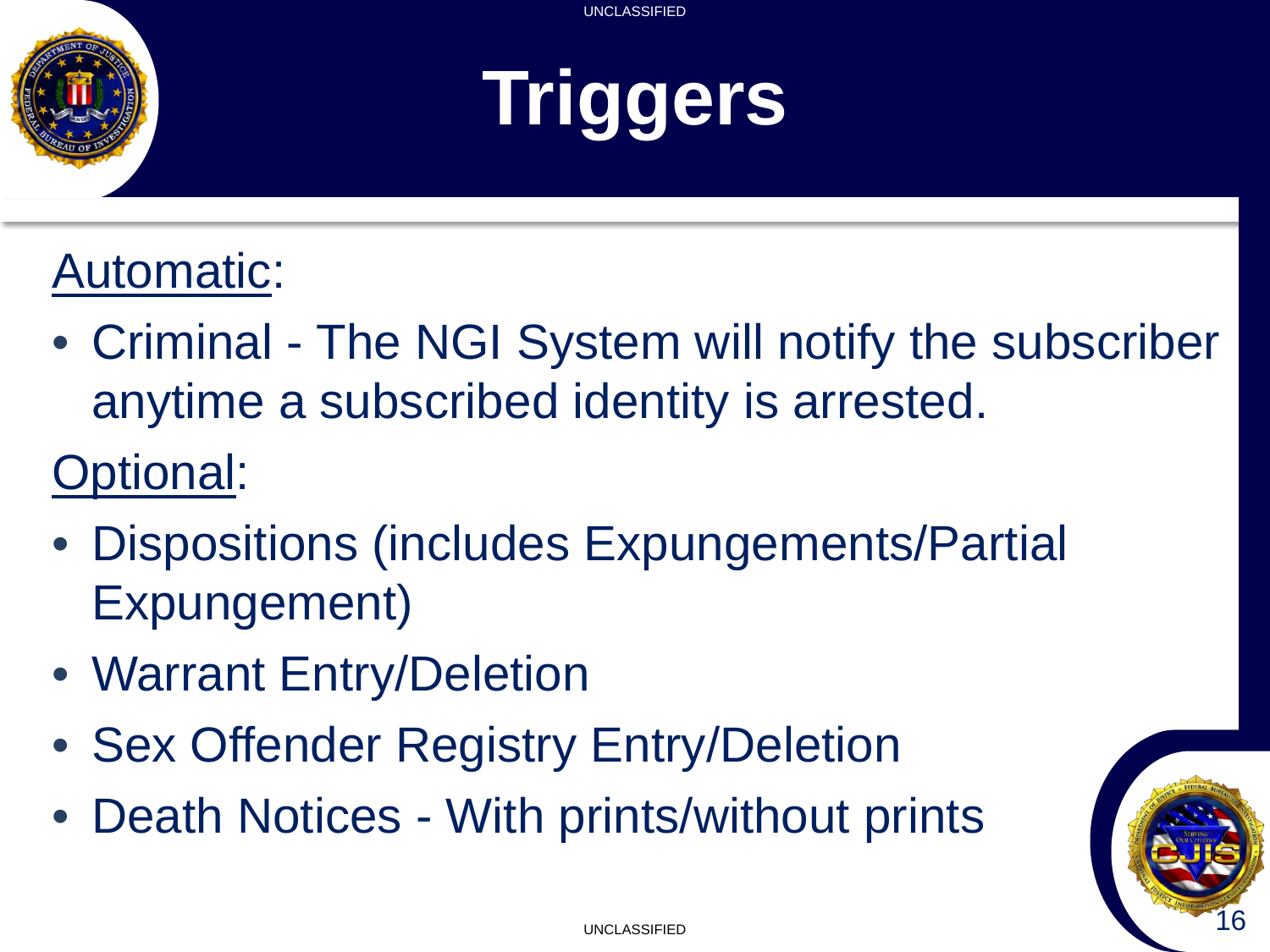

### **Maintenance**

- The **Rap Back Maintenance Request (RBMNT)** is a transaction that allows for changes to subscriptions.
- The **Rap Back Maintenance Indicator (RBMI)** determines the type of maintenance requested.

RBMI options: Replace, Cancel, Uncancel, Append, Delete

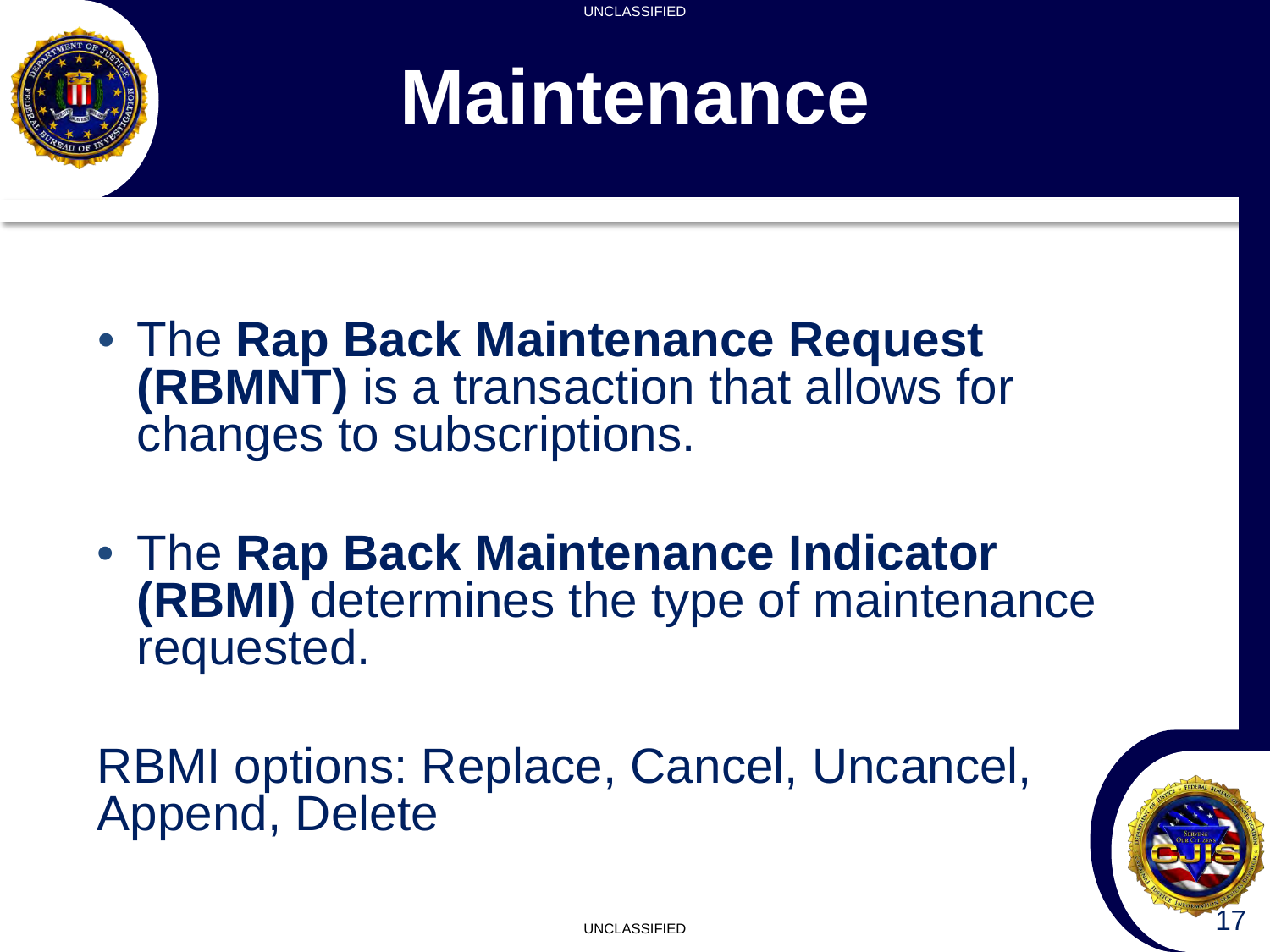

# **Subscription Expiration**

UNCLASSIFIED

• The **Rap Back Expiration Date (RBXD)** is the date at which the subscription must be validated based on the chosen Privacy Risk Mitigation Strategy.

Subscriptions may be "extended" with a Replace Indicator utilizing the **RBMNT** request.

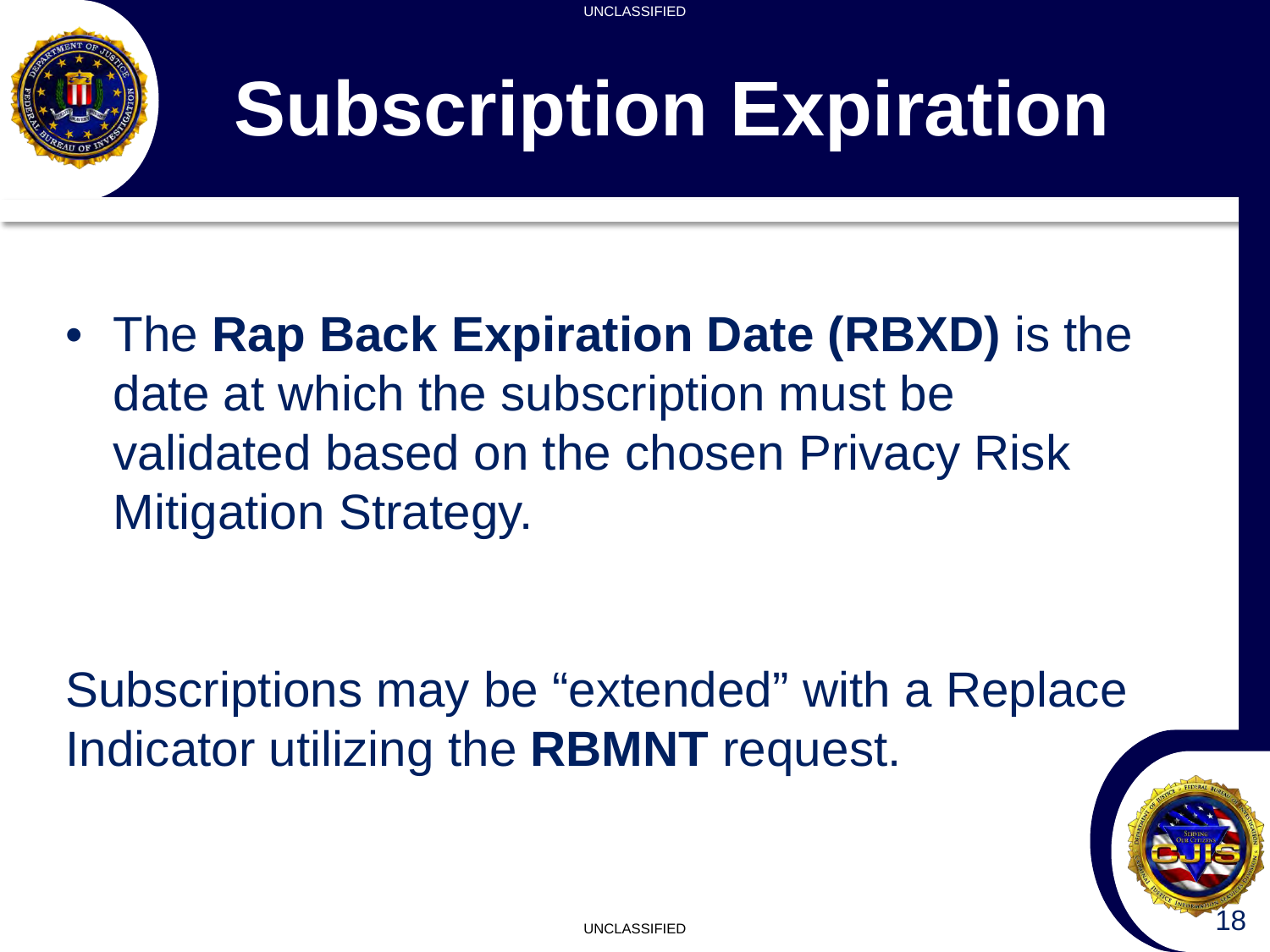

# **Validation Tools**

Privacy Risk Mitigation Strategies drive validation through mandatory expiration dates.

#### Validation assistance:

- Monthly validation/expiration lists through the Law Enforcement Enterprise Portal (LEEP)
- Monthly canceled subscriptions lists (LEEP)
- 10-day **Rap Back Renewal Notifications** (**RBRN**) through *EBTS*

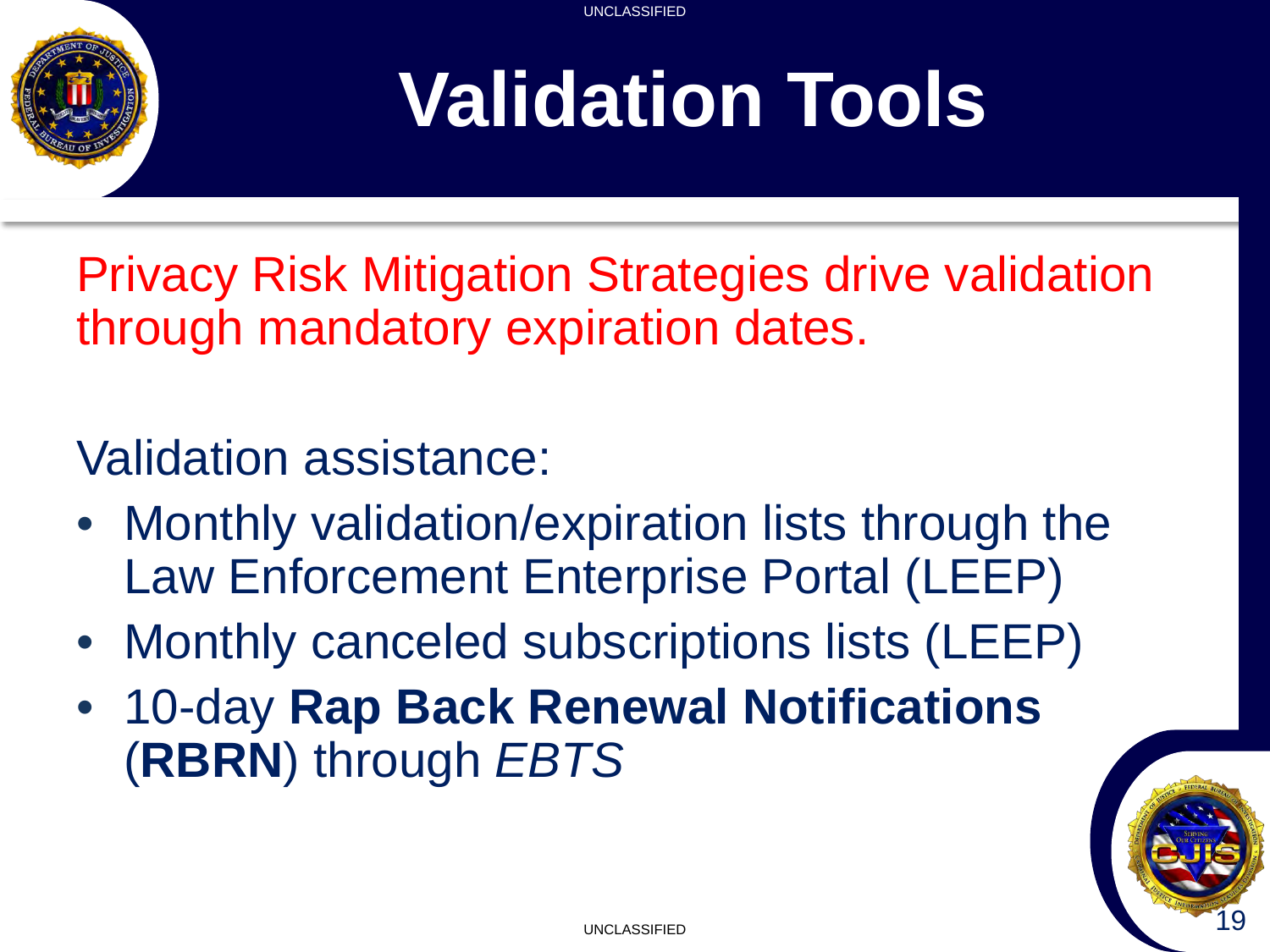

#### UNCLASSIFIED **Subscription Flow Example**

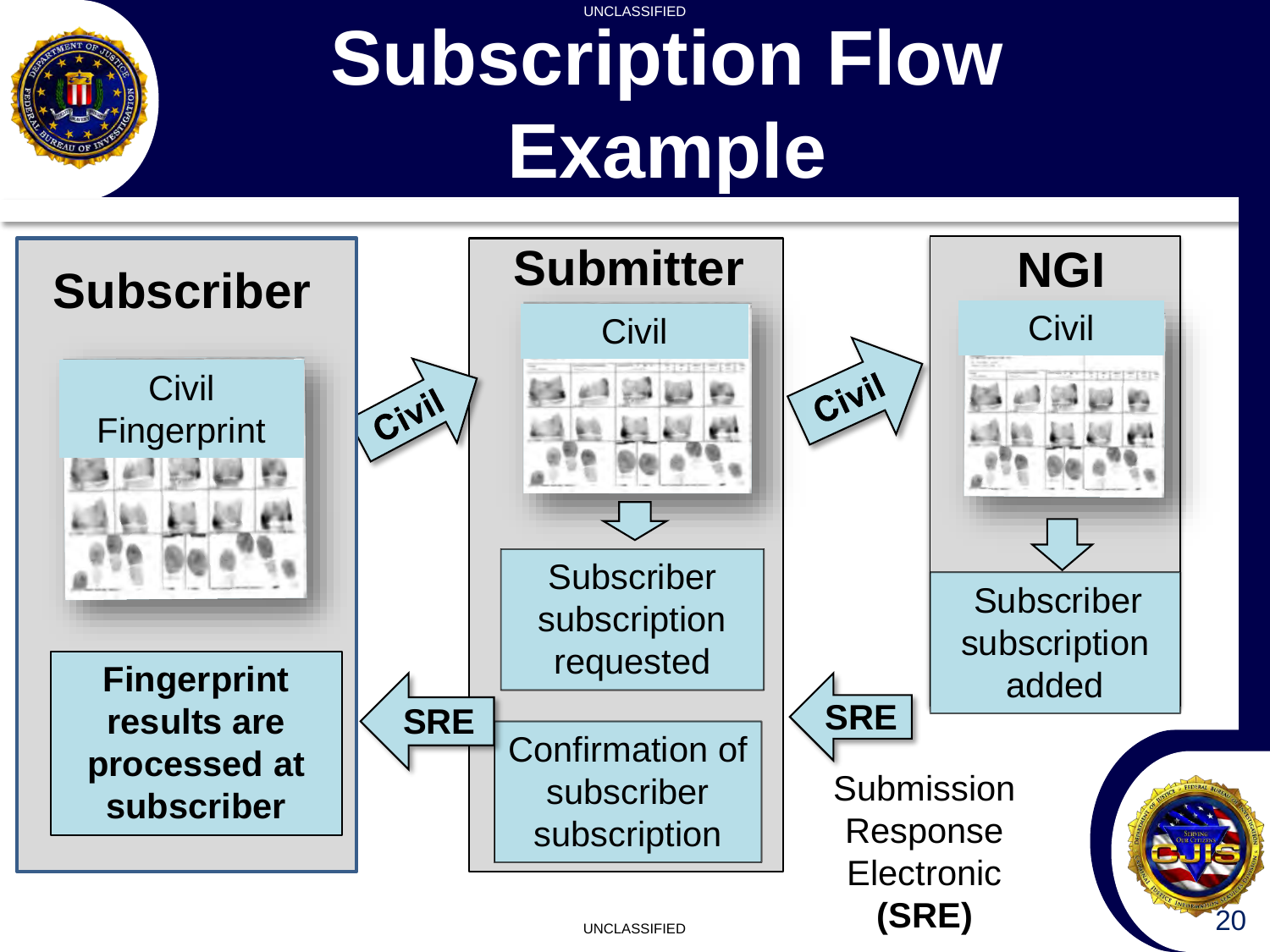

#### UNCLASSIFIED **Subscription Flow Arrest Example**

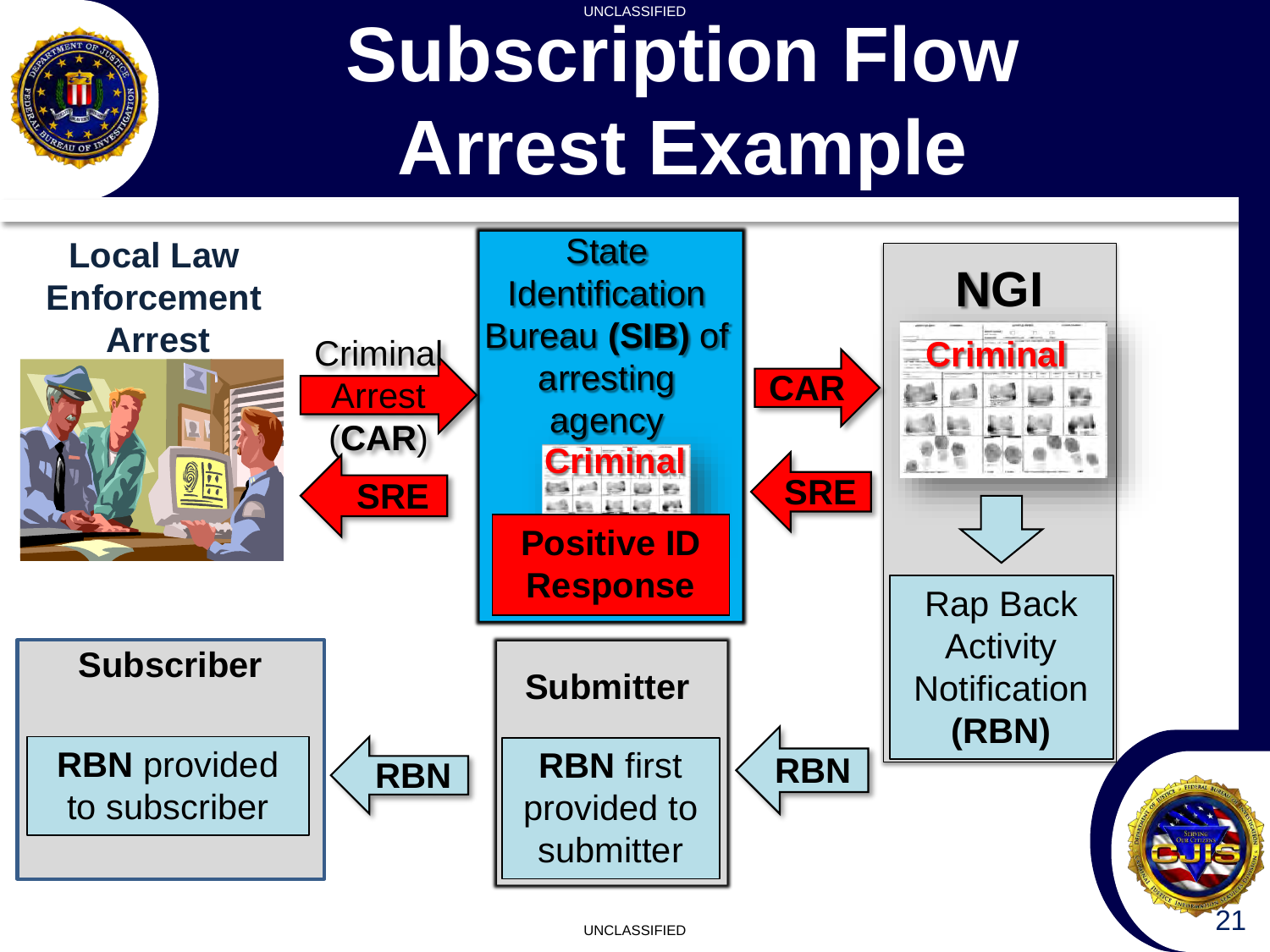

#### **UNCLASSIFIED Opting Out of In-State Notifications**

Many states currently have intra-agency programs in place.

States may opt out of receiving in-state criminal retain notifications to eliminate duplicity.

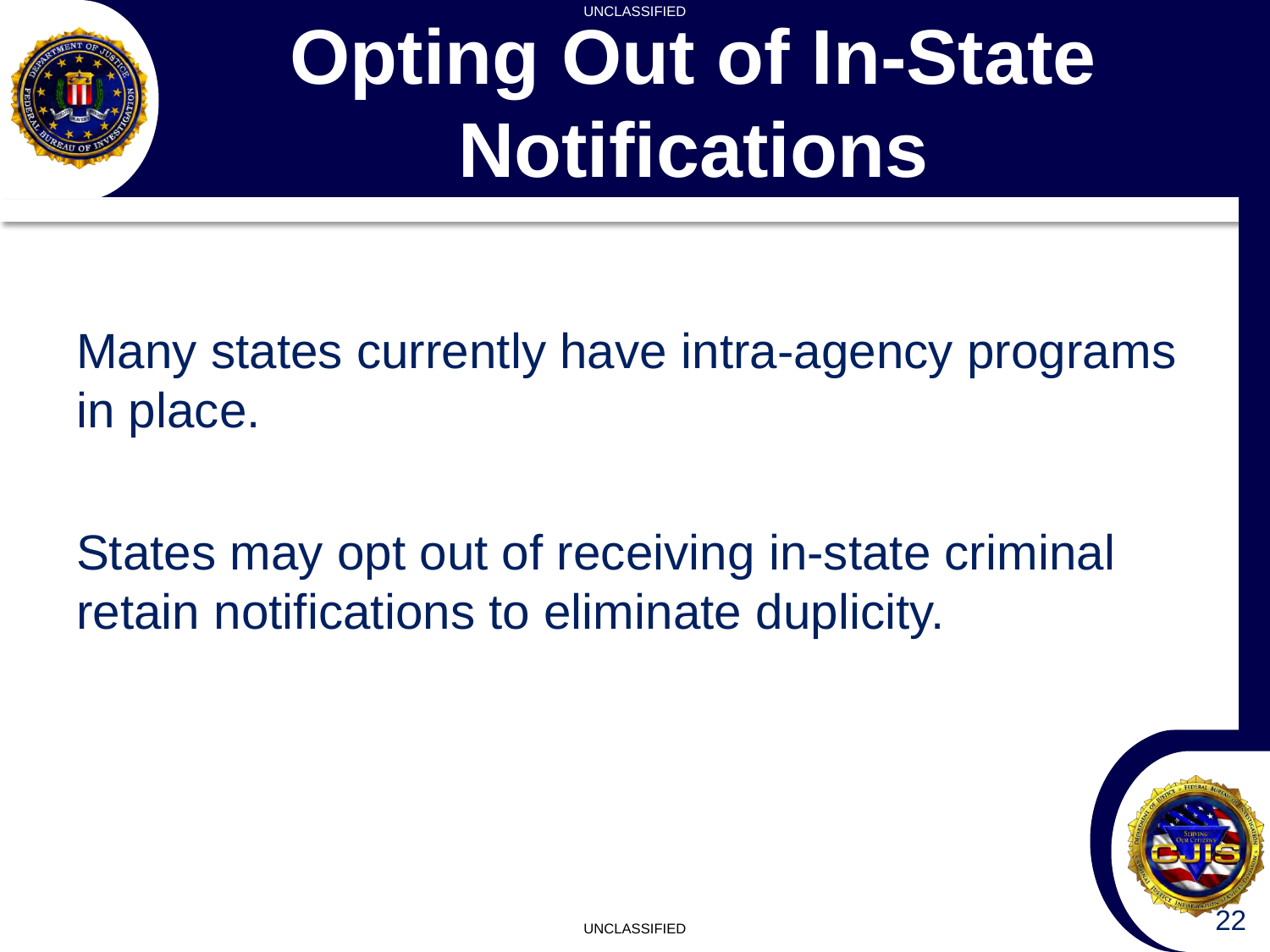

# **Training and Auditing**

The Rap Back Services Team will provide:

- *NCJ Policy and Implementation Guide*.
- Submitter/CJIS Agreement (*Appendix 2*).
- PowerPoint presentations & teleconferences.

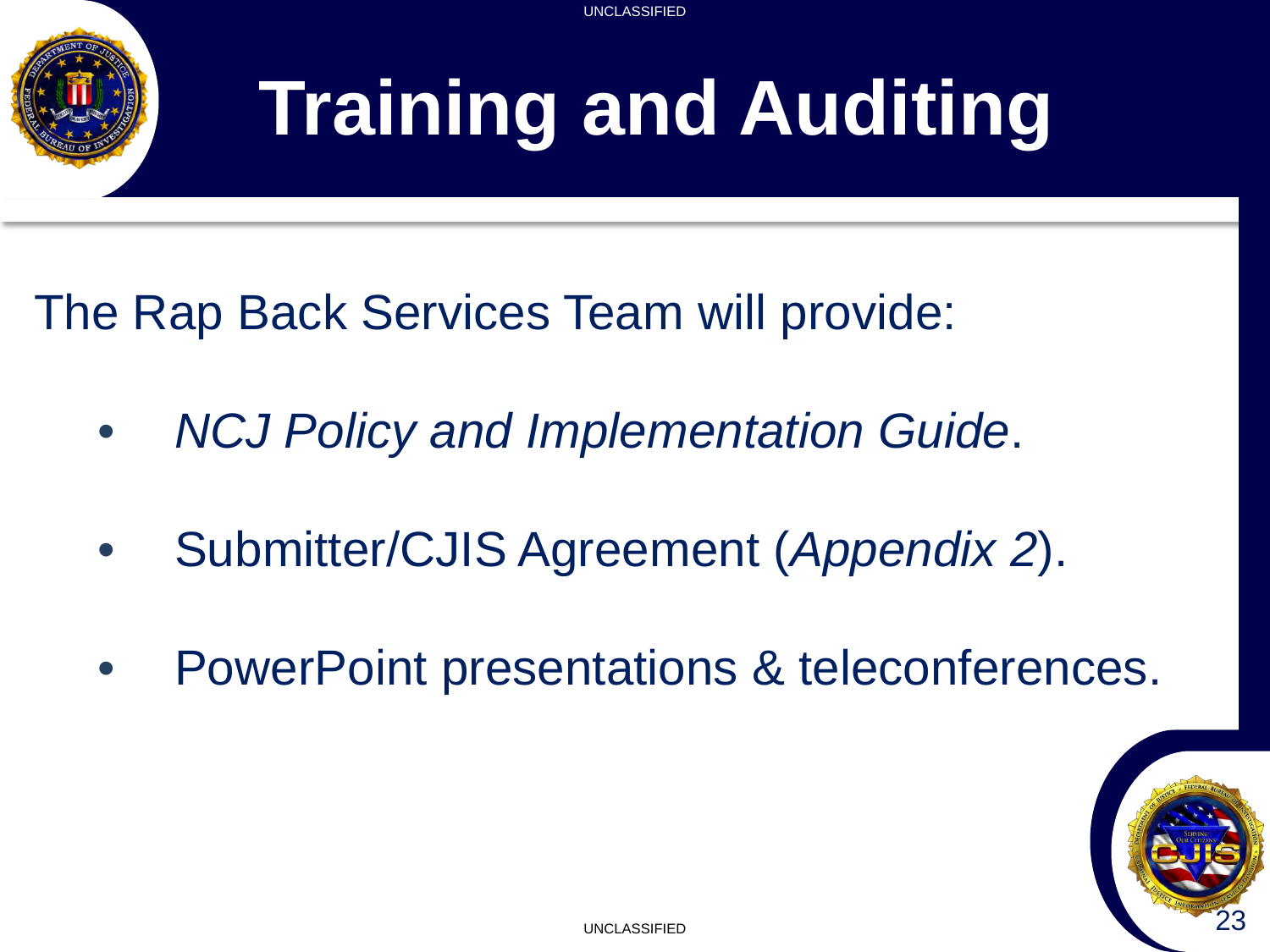

# **Training and Auditing**

Agency responsibilities:

- The submitters must train the subscribers.
- The subscribers must understand the NGI Rap Back requirements.
- The subscribers must establish internal processes to support the NGI Rap Back requirements.
- The NGI Rap Back will be included in the CJIS Division audit cycles.

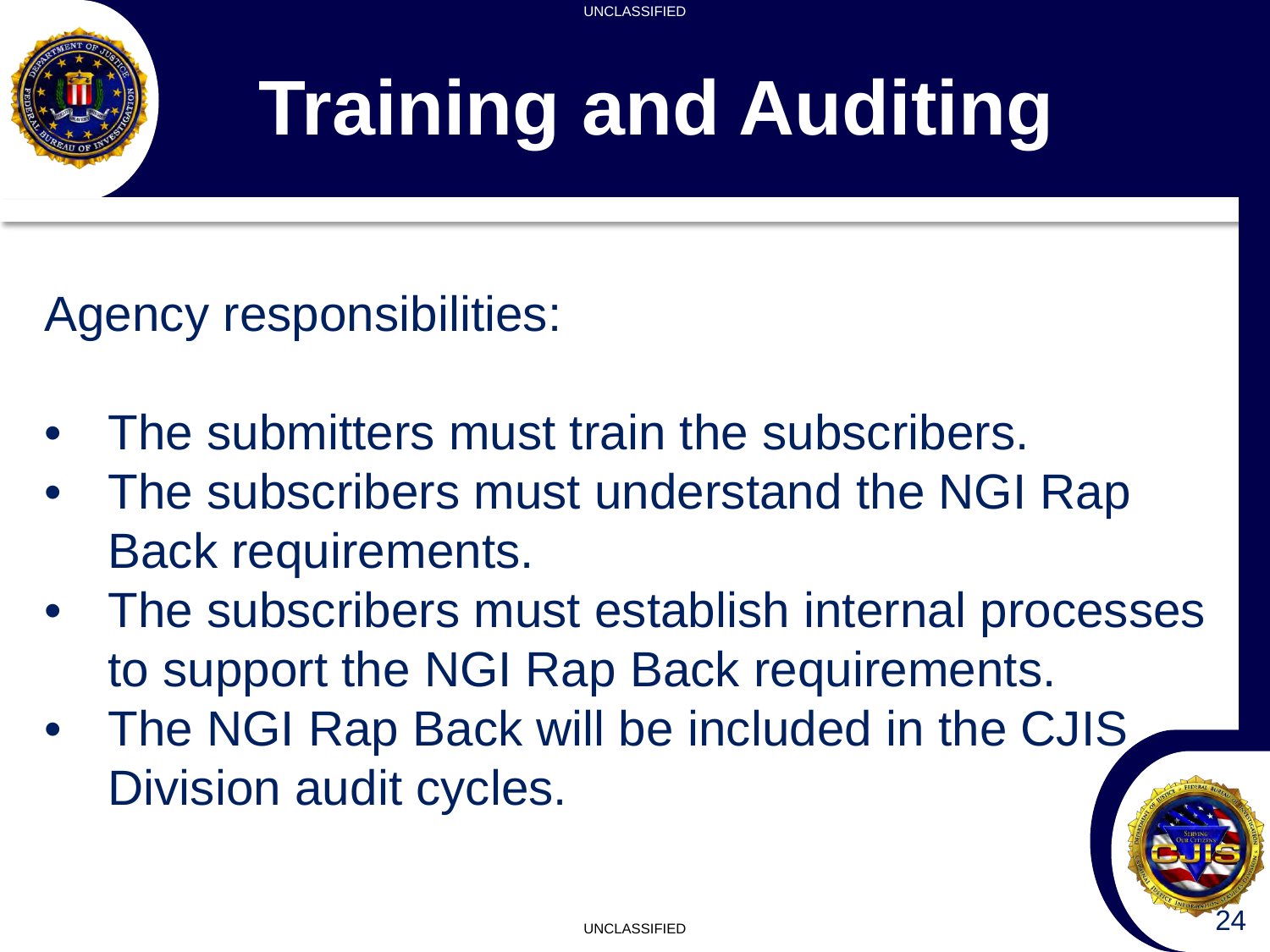

# **NCJ Rap Back Quick Facts**

### Effects of the NGI Rap Back:

- Can solve the need to re-print for license renewals
- Solves the "snapshot in time" issue associated with one-time background checks
- No NGI Rap Back service fee

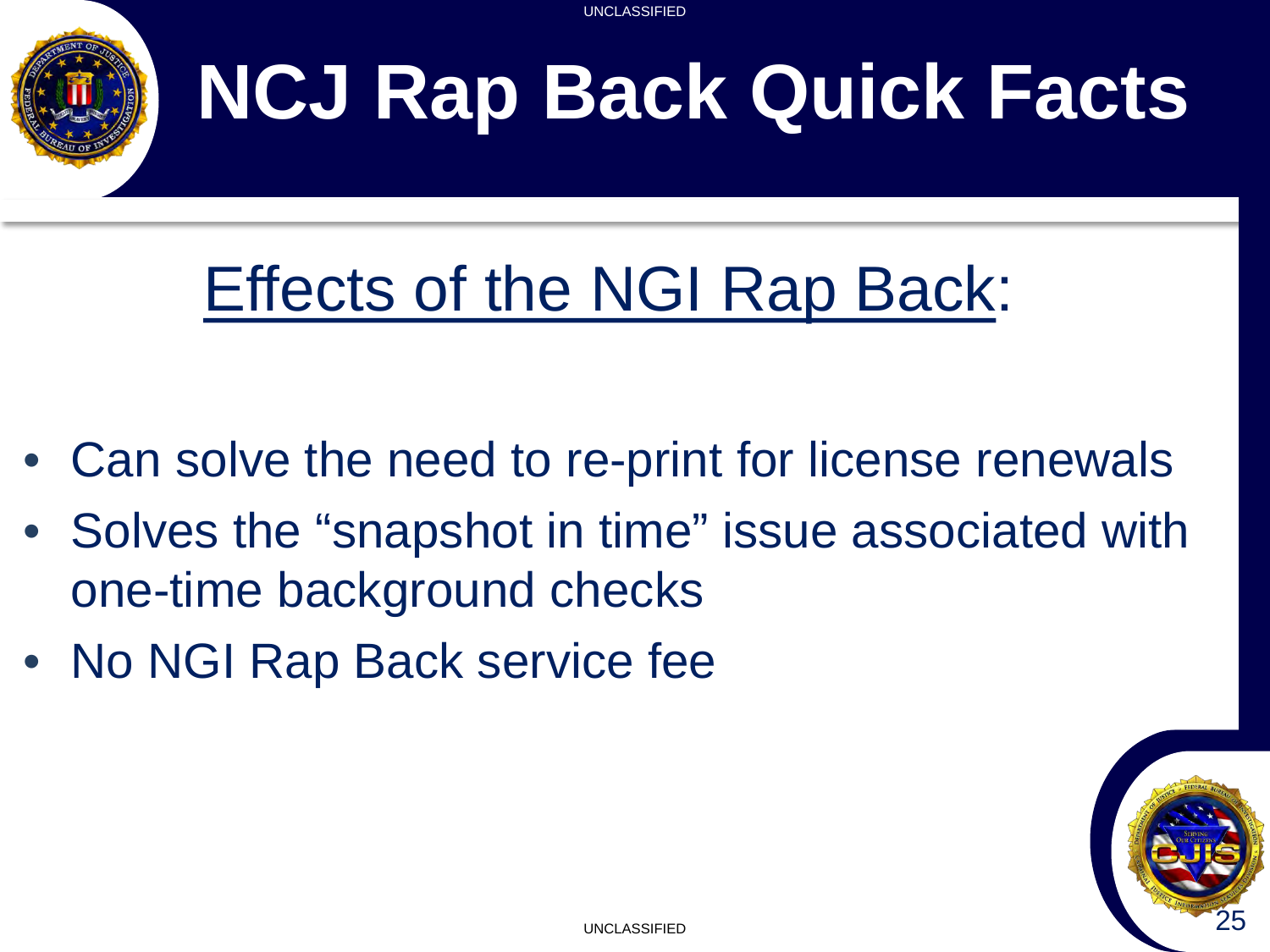

#### UNCLASSIFIED **NCJ Rap Back State Participants**

### **State Participants (2015-present): 5**

### **Federal Participants (2015-present): 10**

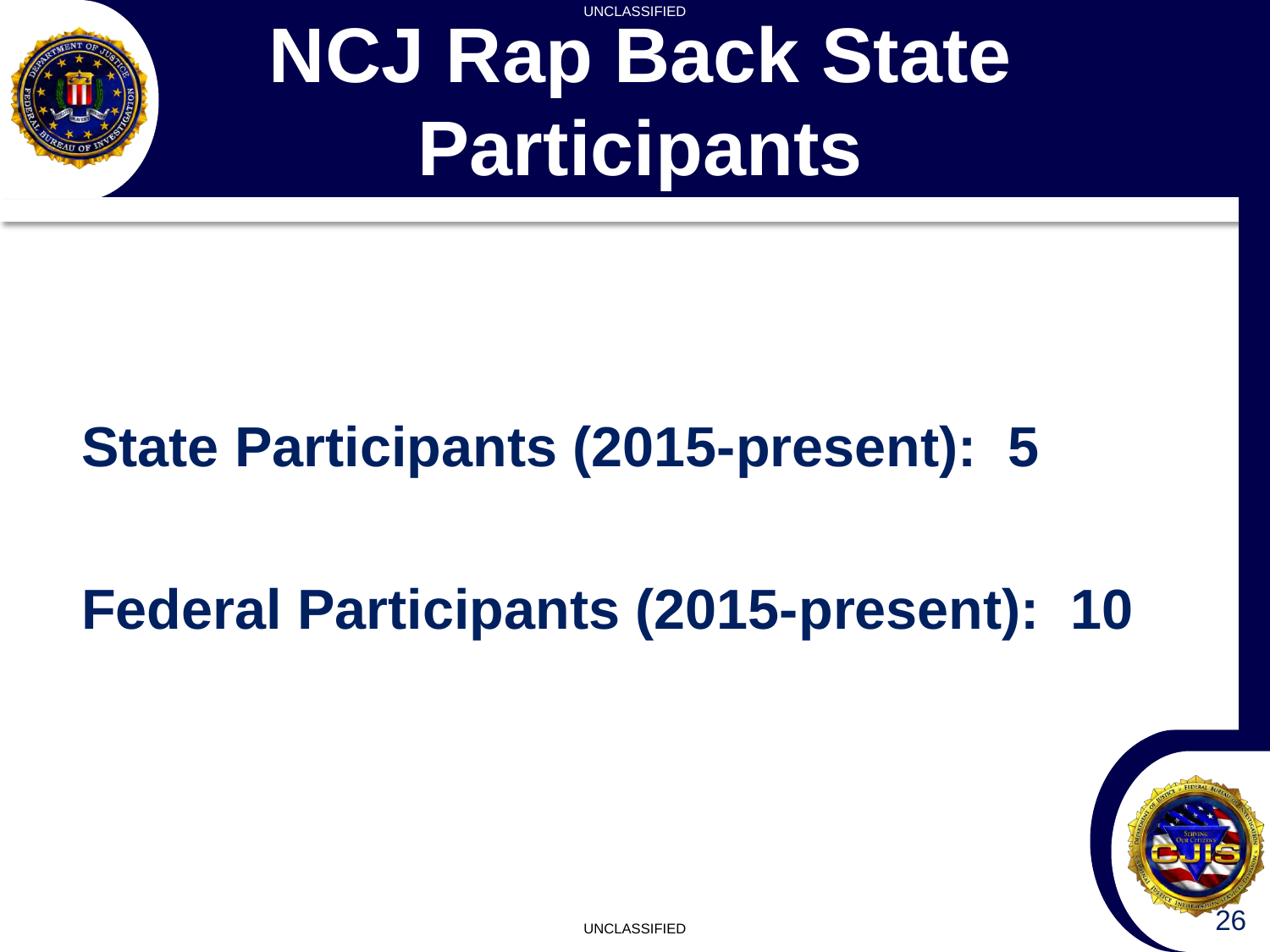

# **Criminal Justice Rap Back**



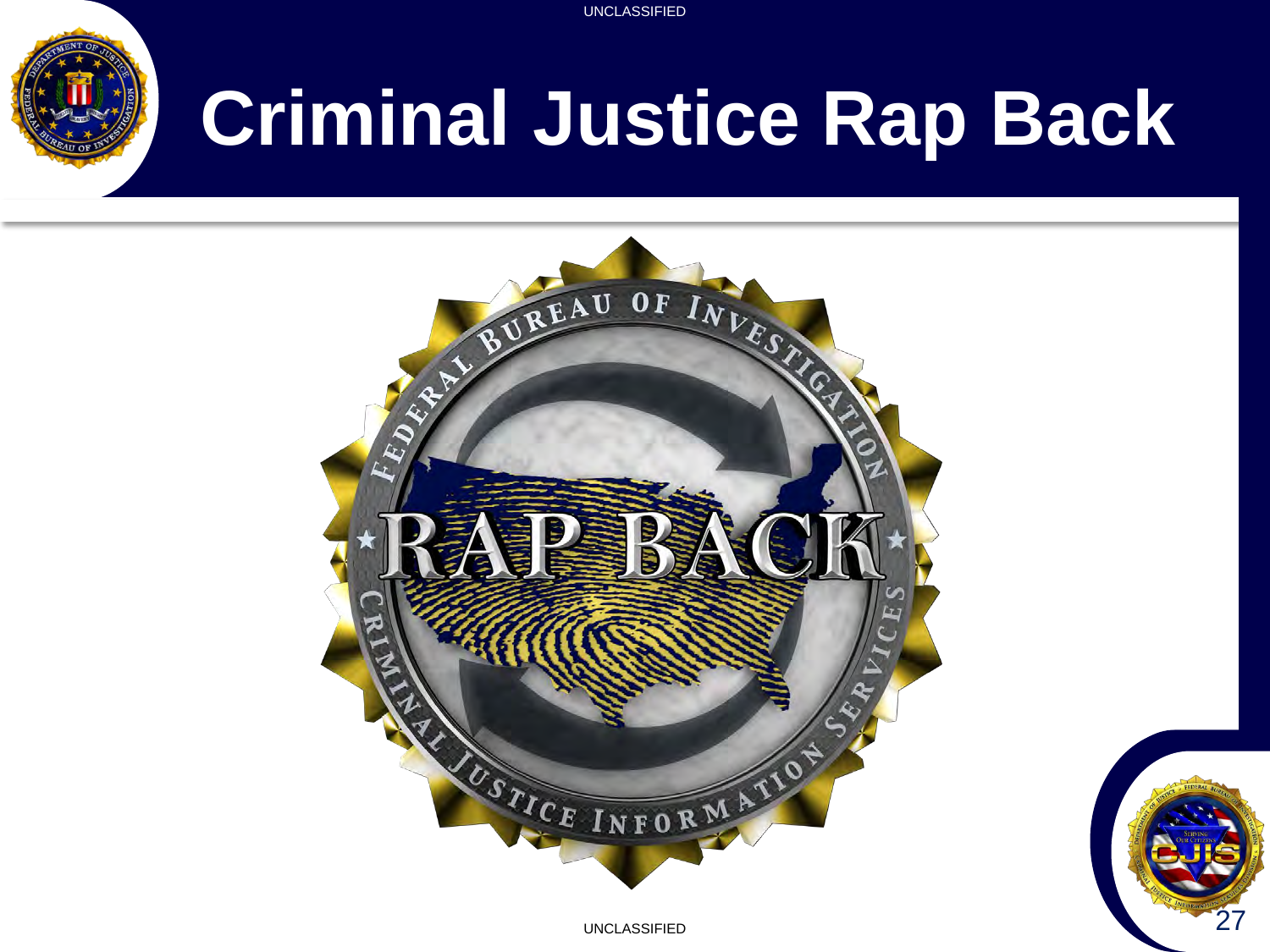

# **Criminal Justice Rap Back**

The NGI Criminal Justice (CJ) Rap Back Service is designed to provide immediate notifications to law enforcement on subscribed individuals currently under an active criminal investigation or supervision, active probation, or parole.

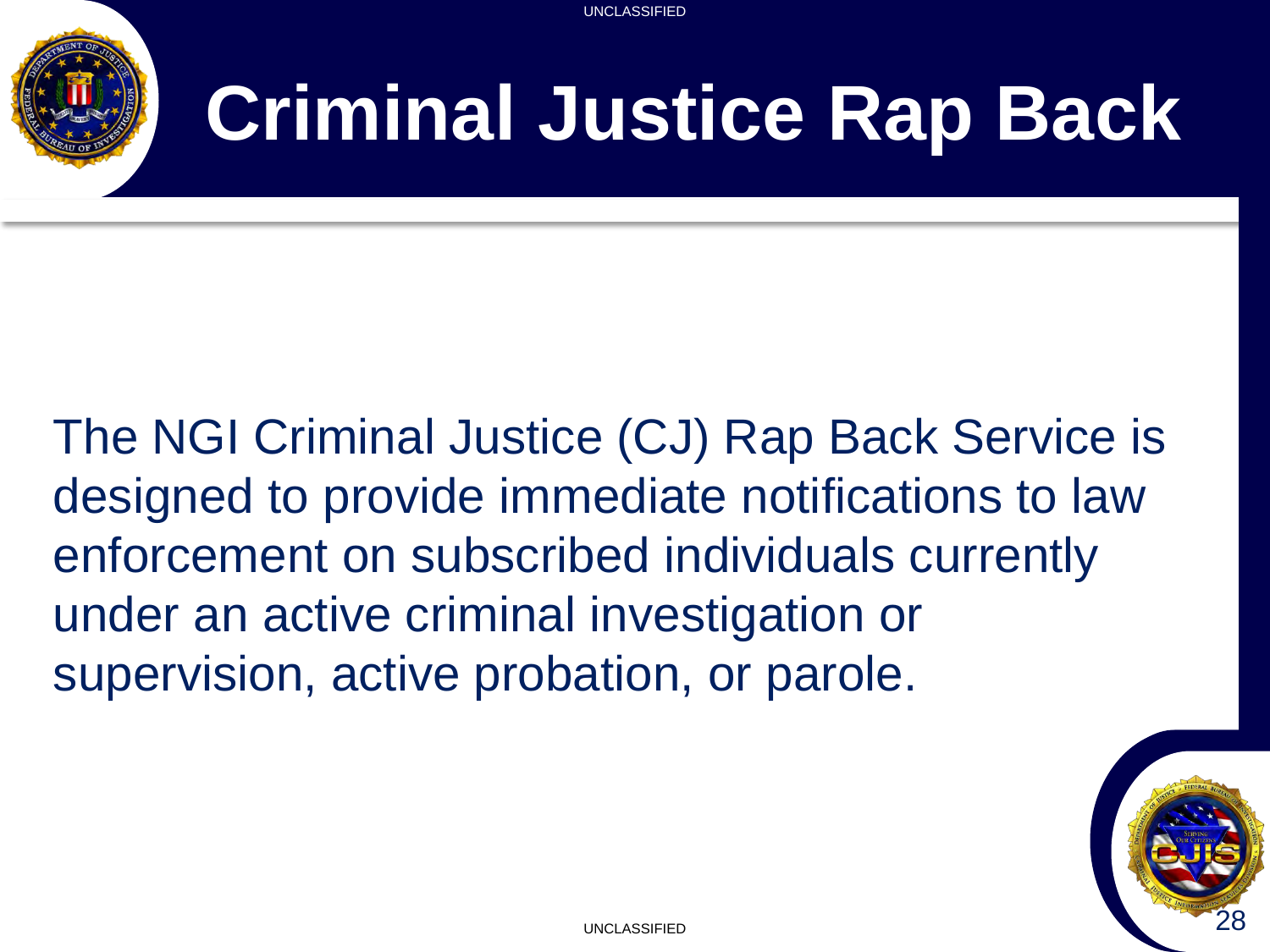

#### UNCLASSIFIED **CJ Rap Back Requirements**

- Must have at least one criminal event retained in the NGI System
- Authority to participate in the NGI Rap Back Service
- CJIS connection with *EBTS 10.0* Rap Back capability
	- o *https://www.fbibiospecs.cjis.gov*
- Assigned criminal justice or law enforcement ORI
- Originating case agency number for Criminal Justice Investigative and Criminal Justice Supervision subscriptions
- Completed testing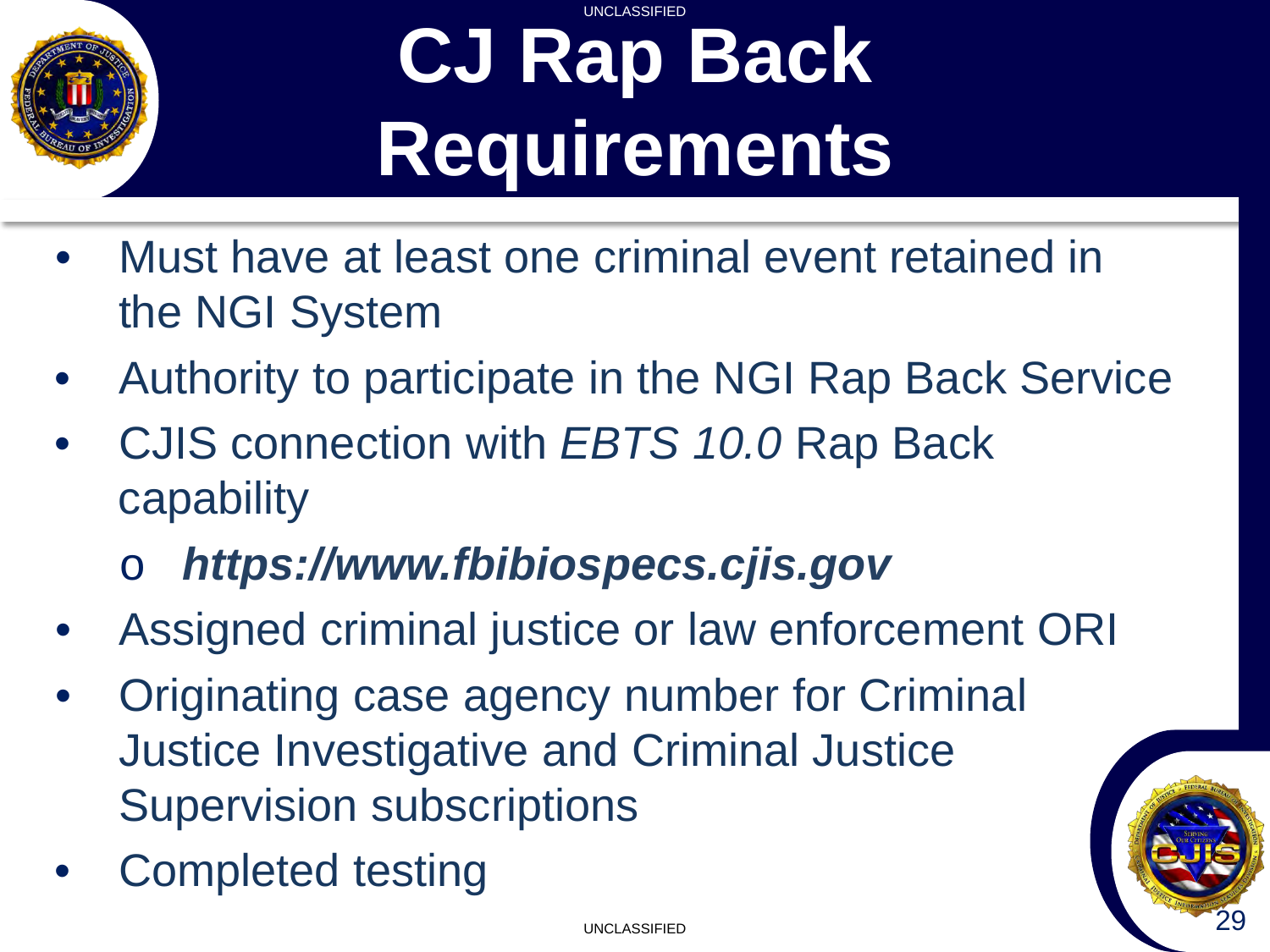

#### UNCLASSIFIED **CJ Rap Back Category Codes**

The CJ Rap Back subscriptions are set based on criminal category codes.

| <b>NGI Rap Back</b><br><b>Category</b>   | <b>NGI Rap Back</b><br><b>Category Code</b> | <b>Maps to Purpose</b><br>Code |
|------------------------------------------|---------------------------------------------|--------------------------------|
| <b>Criminal Justice</b><br>Investigative | <b>CI</b>                                   | $\mathbf C$                    |
| <b>Criminal Justice -</b><br>Supervision | CS                                          |                                |

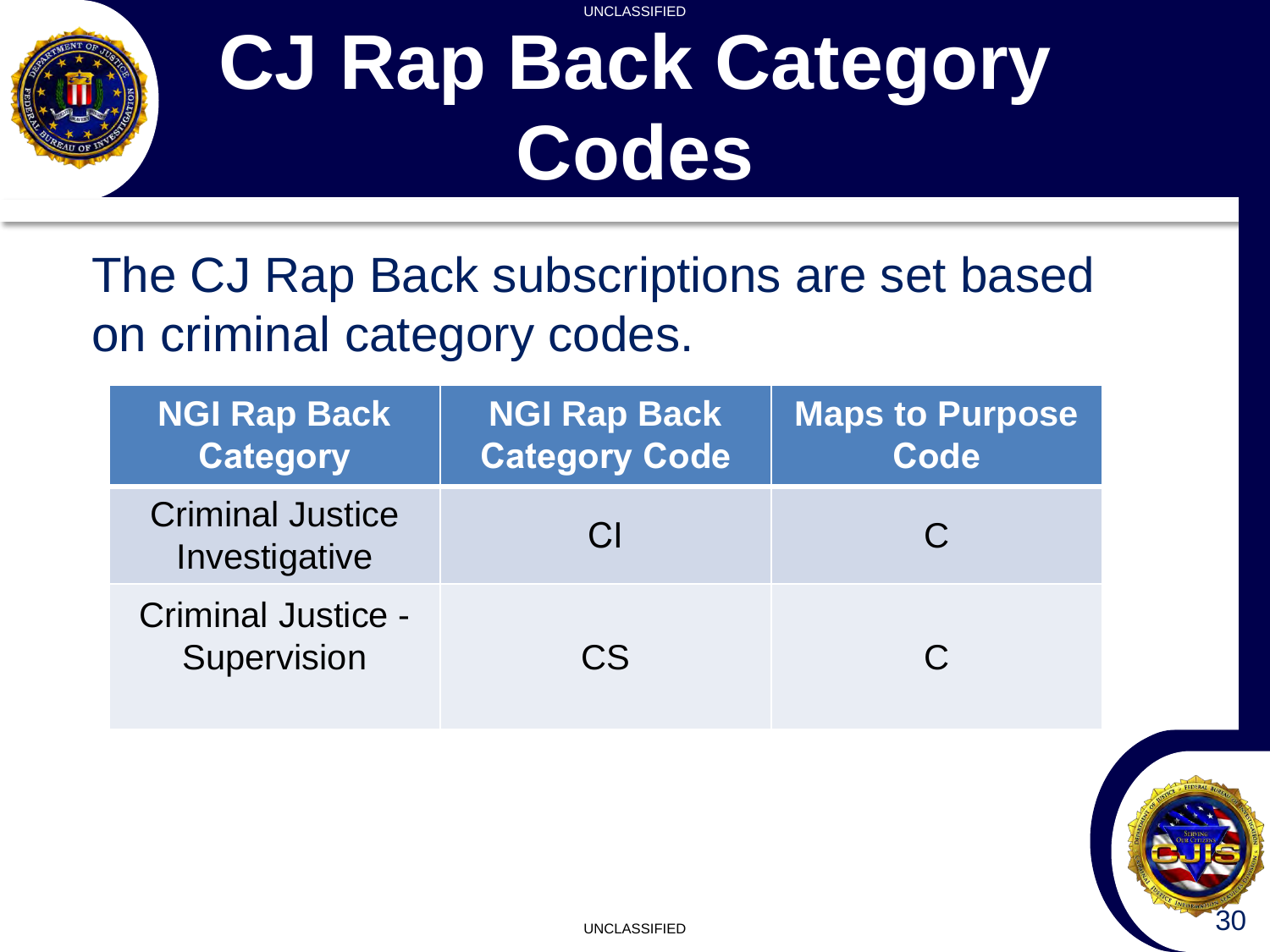

#### UNCLASSIFIED **CJ Rap Back Category Codes**

Criminal Justice Investigative:

- Subscription can be set for one year.
- Subscription can be extended yearly if the investigation is still active.

#### Criminal Justice Supervision:

- Subscription can be set for up to five years.
- Subscription can be extended if the individual is still under supervision.

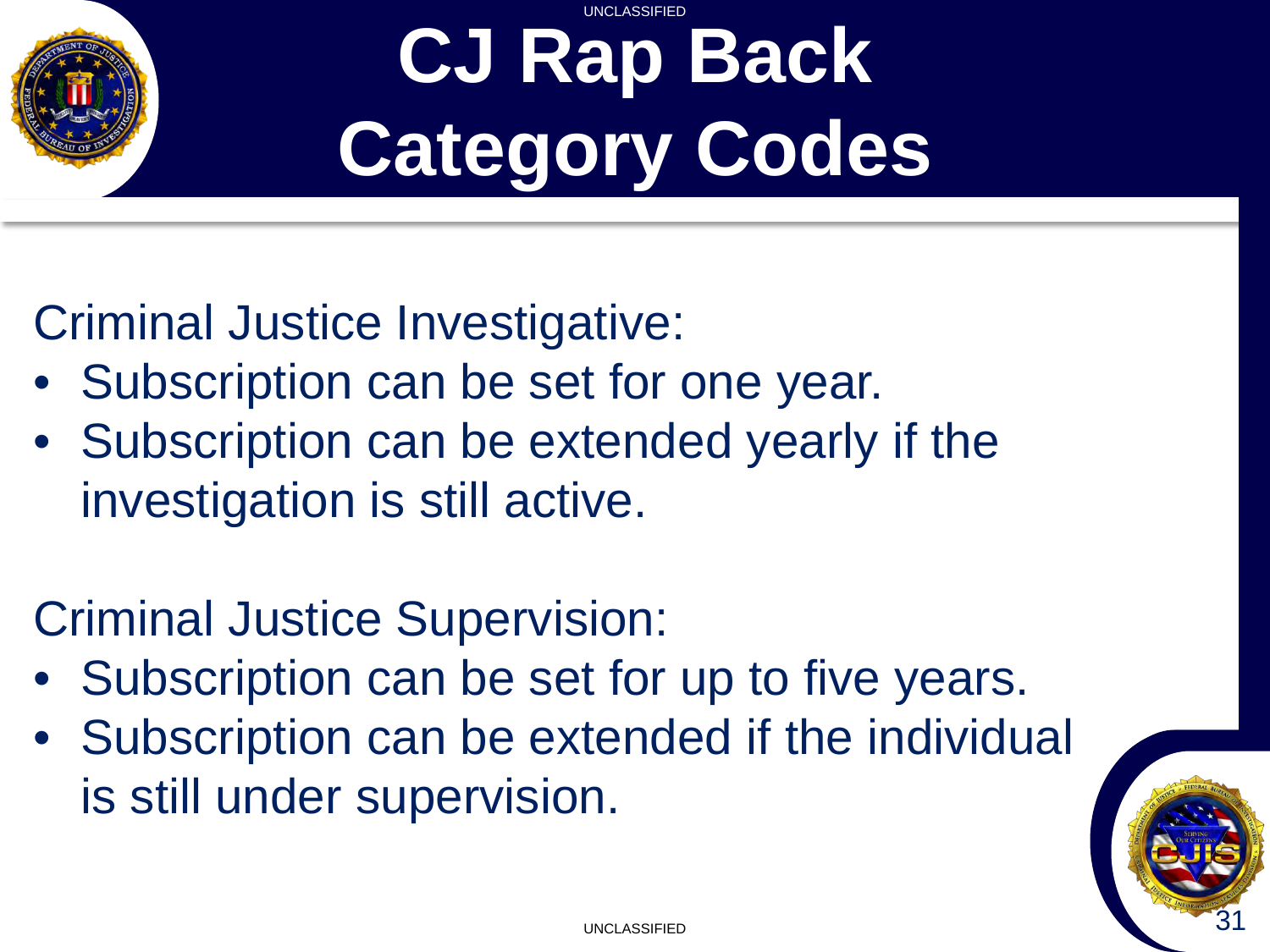

# **CJ Participant Examples**

- Parolees
- Probation/supervised release
- Active investigations

(Criminal justice agencies with a criminal justice ORI)

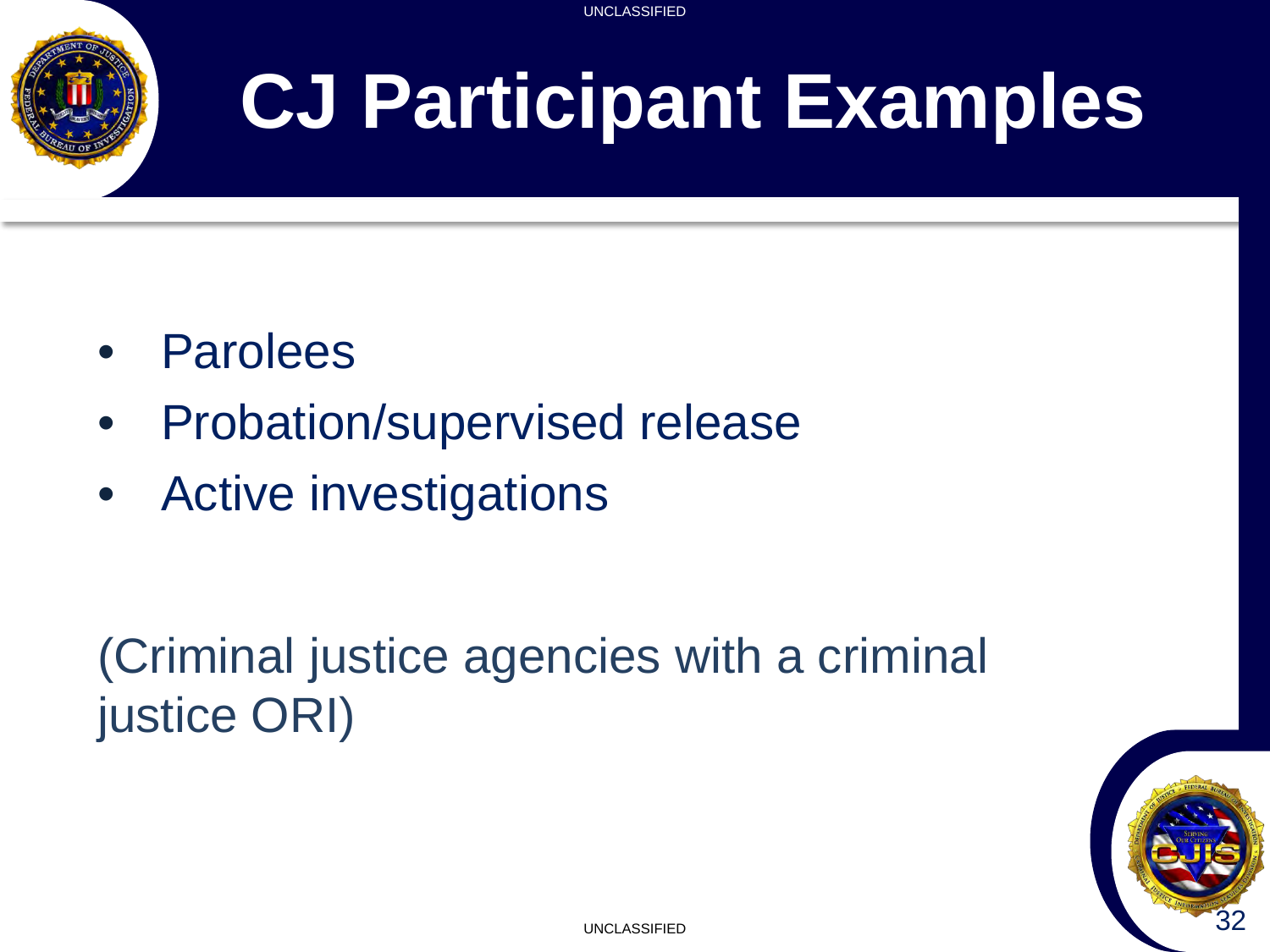

# **CJ Quick Facts**

- Does not require new fingerprints to identify the person, but the subscribing agency must have confidence in the identity prior to setting the subscription.
- Does not give the criminal justice agency any new authority to access the CJIS Division data.

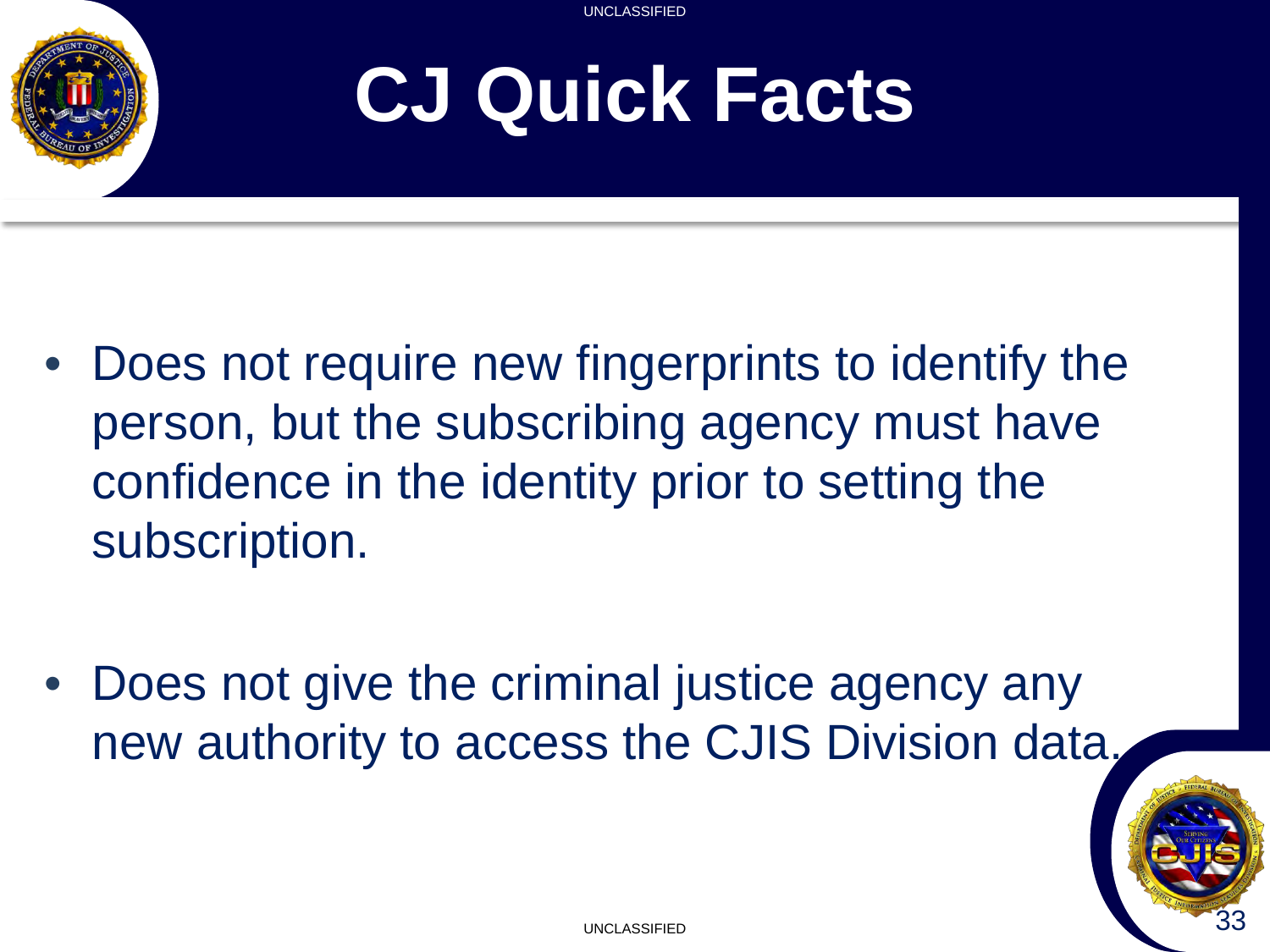#### UNCLASSIFIED **CJ Rap Back Participants-State & Federal**

The CJ Rap Back (2017-present)

- Texas (Criminal Justice Investigative and Criminal Justice Supervision subscriptions)
- Hawaii (Criminal Justice Investigative and Criminal Justice Supervision subscriptions)
- Pretrial Services Agency (Criminal Justice Supervision subscriptions)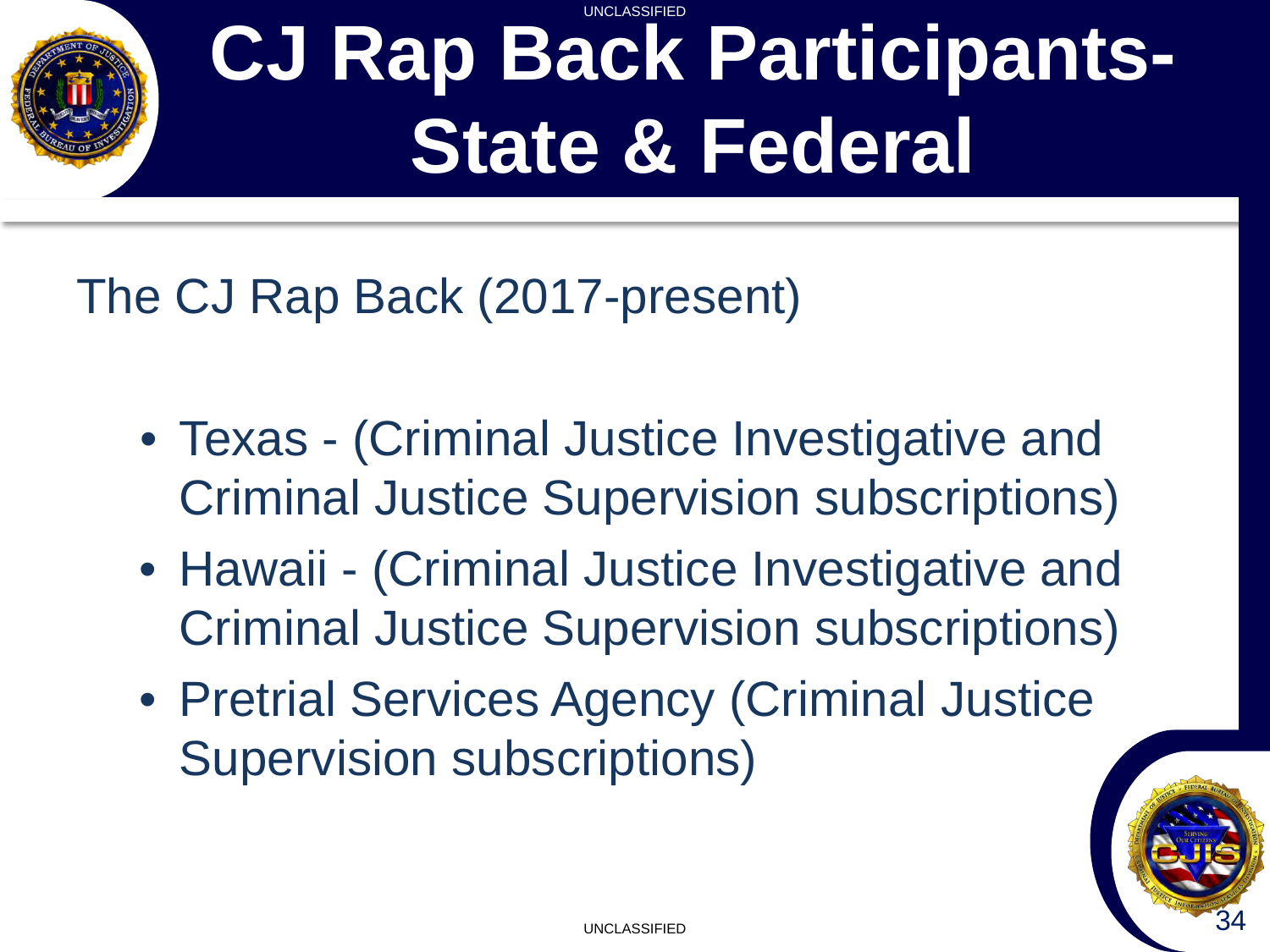

### **Success Stories**

An agency employee in a position of trust was identified by an arrest for "criminal impersonation." The agency received an RBN, immediately suspended the employee's access to sensitive areas, and marked the employee for an interview.

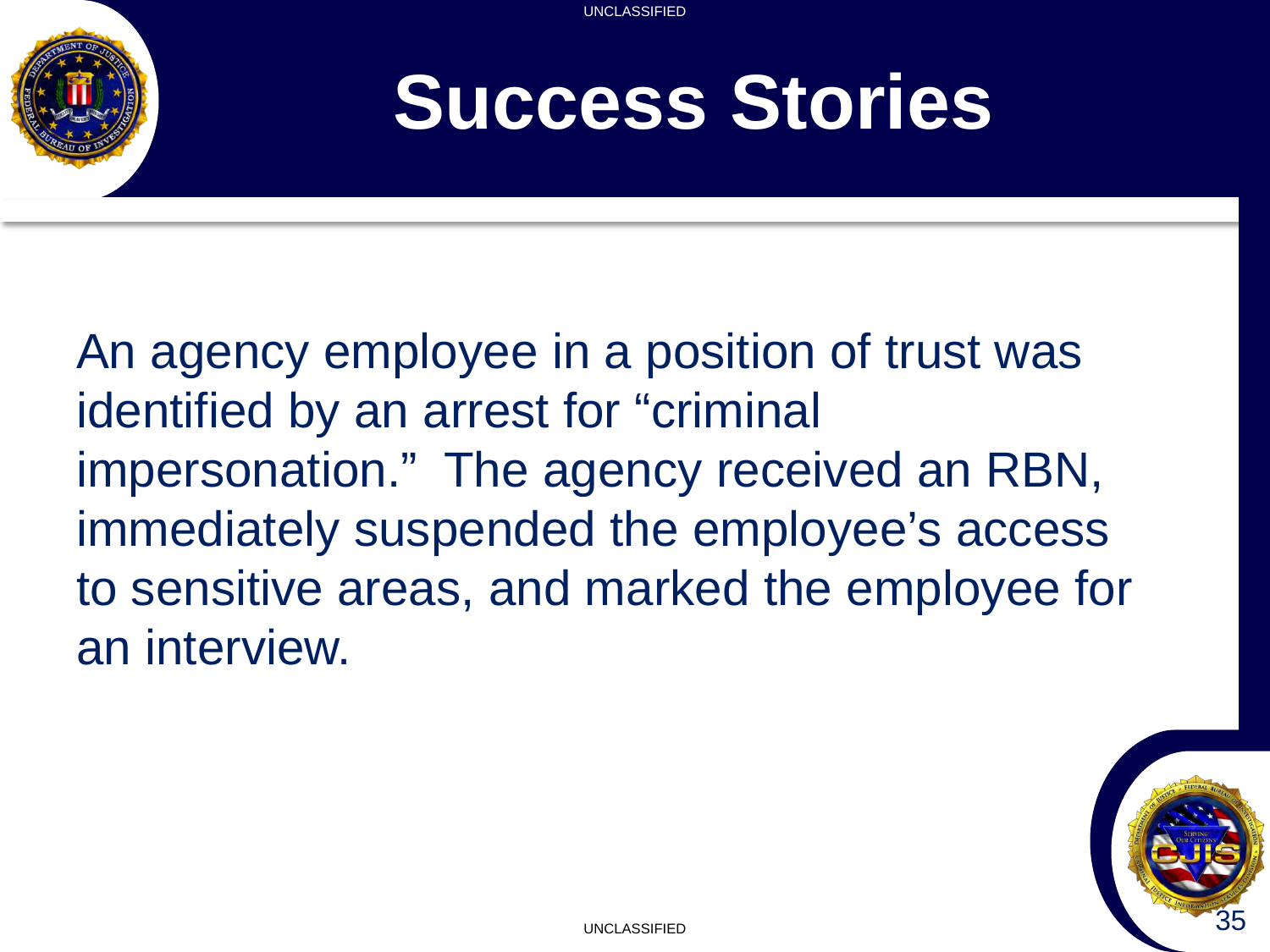

### **Success Stories**

An agency employee in a position of trust was identified by an arrest for "breaking and entering." The agency received an RBN, immediately deactivated the employee's access to sensitive areas, and marked the employee for an interview.

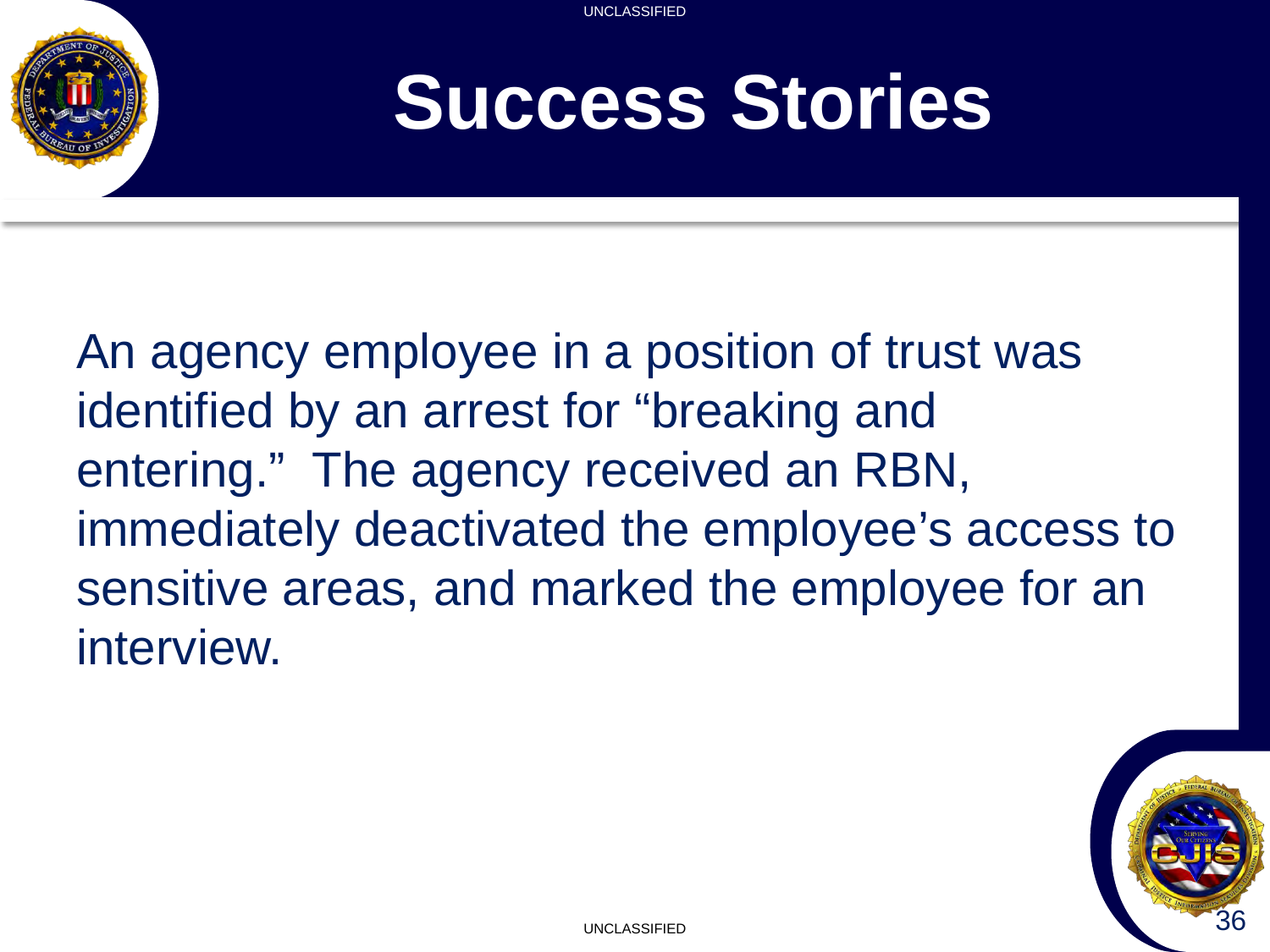

### **Success Stories**

An agency employee in a position of trust was identified by an arrest for "larceny over \$250.00." The agency received an RBN, immediately deactivated the individual's access to sensitive areas, and the worker was marked for an interview.

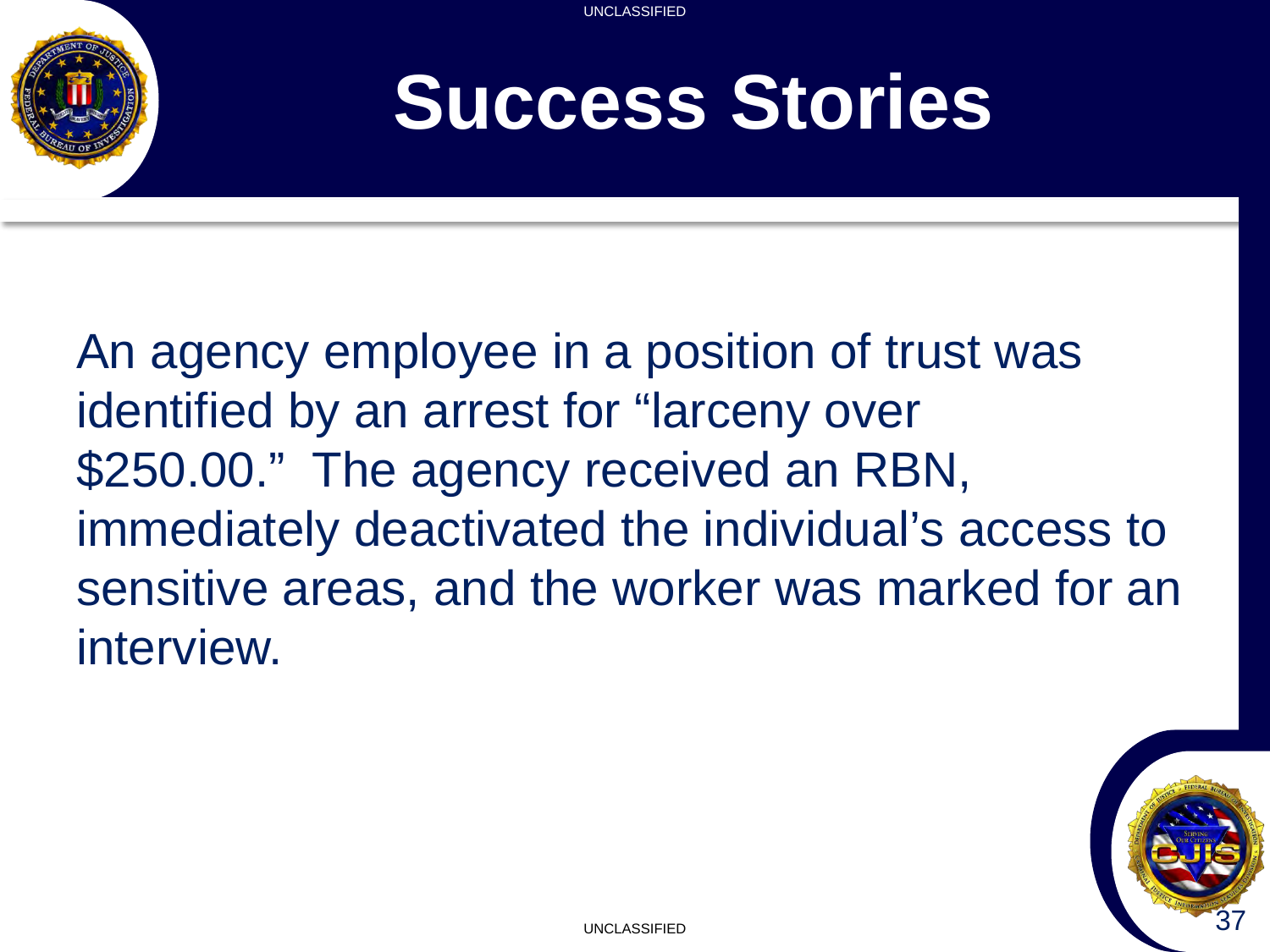

# **Rap Back Statistics**

- **Active subscriptions NCJ – 4,922,674\***
- **Notifications NCJ – 333,791\***
- **Active subscriptions CJ – 11,929\***
- **Notifications CJ – 45,122\***

Most notifications are from criminal and disposition triggers.

**\*As of 06/30/2021**